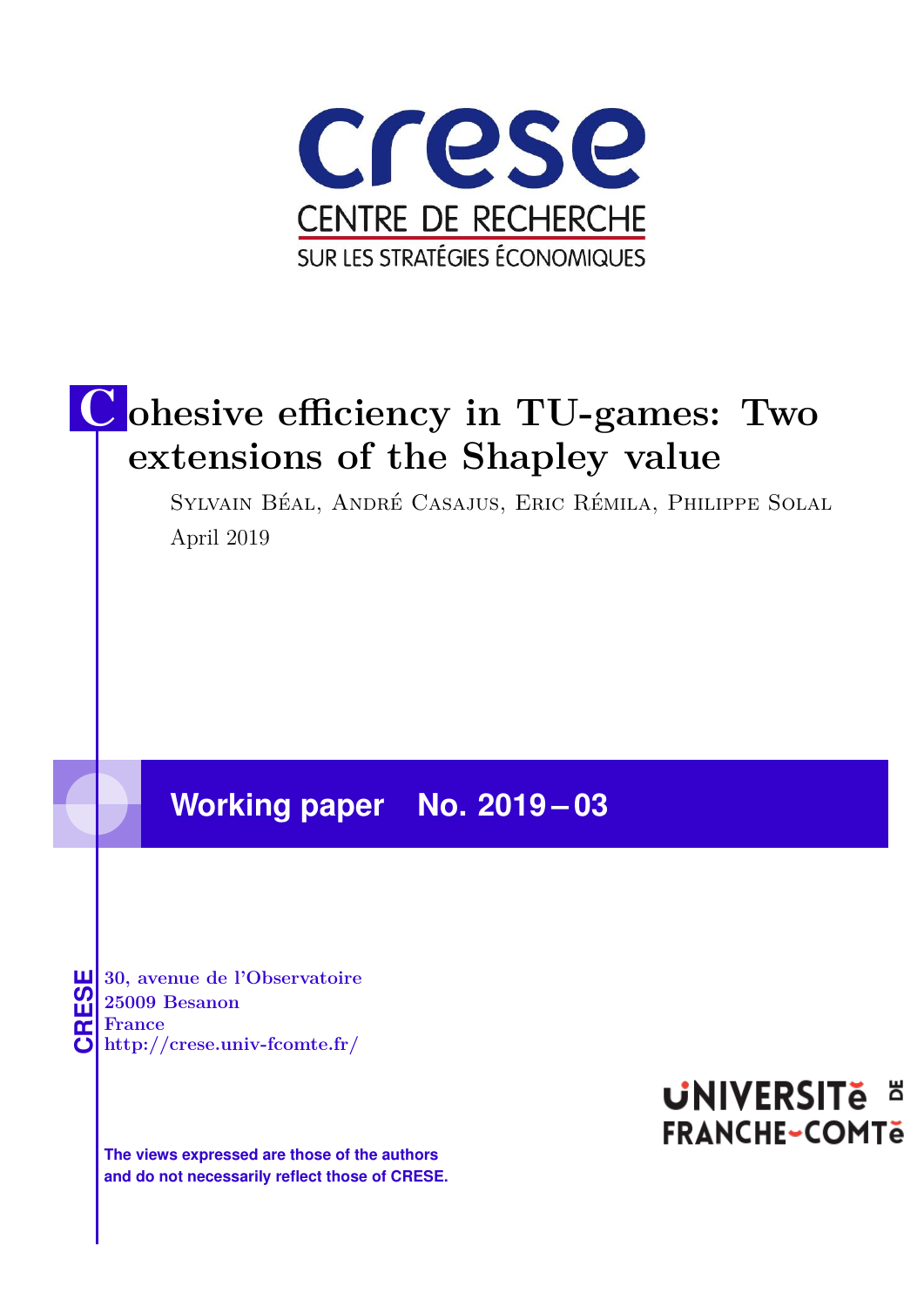### Cohesive efficiency in TU-games: Two extensions of the Shapley value<sup> $\star$ </sup>

Sylvain Béal<sup>a,∗</sup>, André Casajus<sup>b,c</sup>, Eric Rémila<sup>d</sup>, Philippe Solal<sup>d</sup>

 ${}^a$ CRESE EA3190, Univ. Bourgogne Franche-Comté, F-25000 Besançon, France  $<sup>b</sup> HHL$  Leipzig Graduate School of Management, Jahnallee 59, 04109 Leipzig, Germany</sup> <sup>c</sup>Dr. Hops Craft Beer Bar, Eichendorffstr. 7, 04277 Leipzig, Germany  $\rm^d$ Université de Saint-Etienne, CNRS UMR 5824 GATE Lyon Saint-Etienne, France

#### Abstract

We relax the assumption that the grand coalition must form by imposing the axiom of Cohesive efficiency: the total payoffs that the players can share is equal to the maximal total worth generated by a coalition structure. We determine how the three main axiomatic characterizations of the Shapley value are affected when the classical axiom of Efficiency is replaced by Cohesive efficiency. We introduce and characterize two variants of the Shapley value that are compatible with Cohesive efficiency. We show that our approach is not limited to variants of the Shapley value.

Keywords: Cohesive efficiency, Shapley value, balanced contributions, potential, equal surplus division, consensus values, equal allocation of nonseparable costs, superadditive cover.

#### 1. Introduction

Since the seminal work of Shapley (1953), much effort has been devoted to the problem of fair distribution of the surplus generated by a collection of players who are willing to cooperate with one another. The Shapley value and more egalitarian values have been extensively studied and axiomatized to answer this problem. The classical assumption underlying this approach is that the coalition of all players (the grand coalition) has formed, which implies that the question of formation of coalitions is not addressed. Another strand of the literature deals with the formation of coalitions by assuming that a value is chosen to reward the players when they strategically decide which coalition structure they can form. Hart and Kurz (1983) propose two pioneering such models.

<sup>\*</sup>Financial support from research programs IDEXLYON from Université de Lyon (project INDEPTH) within the Programme Investissements d'Avenir (ANR-16-IDEX-0005), and "Mathématiques de la décision pour l'ingénierie physique et sociale" (MODMAD) is gratefully acknowledged but the first, third and fourth authors. The second author is funded by the Deutsche Forschungsgemeinschaft (DFG, German Research Foundation) – 388390901.

<sup>∗</sup>Corresponding author

Email addresses: sylvain.beal@univ-fcomte.fr (Sylvain Béal), mail@casajus.de (André Casajus), eric.remila@univ-st-etienne.fr (Eric Rémila), philippe.solal@univ-st-etienne.fr (Philippe Solal)

URL: https://sites.google.com/site/bealpage/ (Sylvain Béal), www.casajus.de (André Casajus),

https://perso.univ-st-etienne.fr/remila/ (Eric Rémila), https://www.gate.cnrs.fr/spip.php?article880 (Philippe Solal)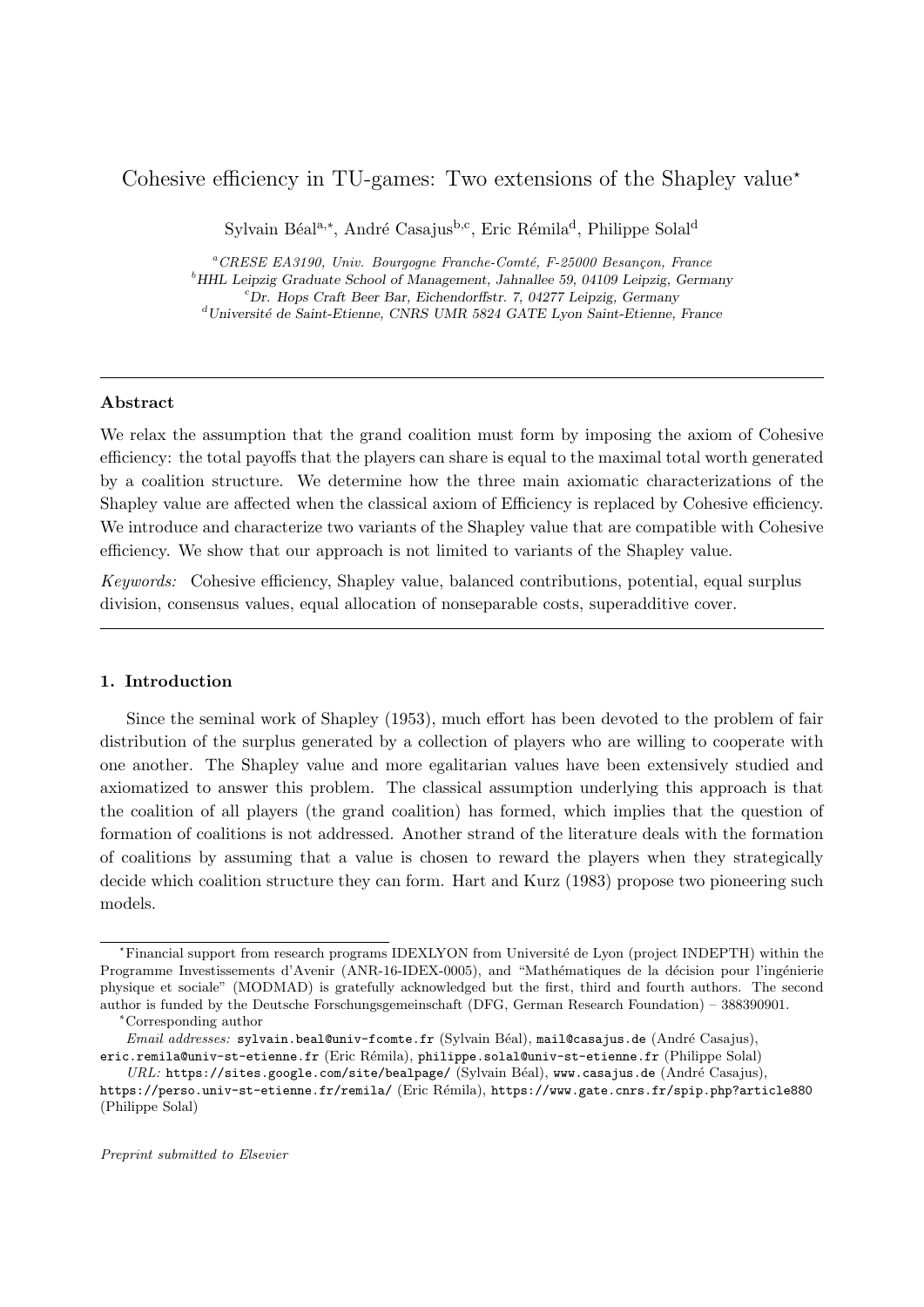The aim of this article is to examine the problem of fair distribution of surplus as in Shapley (1953), but without neglecting the cooperation possibilities that coalitions other than the grand coalition may create. More specifically, we relax the assumption that the grand coalition must form by allowing the players to reorganize into coalitions if it benefits them, i.e. if a coalition structure (or partition) induces a total worth larger than the worth of the grand coalition. In the latter case, the game is not cohesive. Such situations happen frequently, including in some applications as pointed out in Section 2 where we consider shortest path and cost sharing problems. Contrary to Hart and Kurz (1983), the approach is non-strategic: the players do not decide which coalition structure they will form, but the impartial social planner in charge of the payoff allocation will take into account the optimal coalition structure. We materialize this requirement by the new axiom of cohesive efficiency, which simply imposes that the total distributed payoff equals the maximal total worth that a coalition structure can induce. In a sense, we take into account both the choice of an allocation and the formation of coalition, while leaving as much freedom as possible for the players to organize themselves.

Firstly, we determine the consequences of replacing the classical axiom of Efficiency by Cohesive efficiency. We focus on the main three axiomatic characterizations of the Shapley value. Myerson (1980) characterize the Shapley value by Efficiency and Balanced contributions. We show that there is still a unique value satisfying Cohesive efficiency and Balanced contributions, which can be formulated, for each cooperative game, as the Shapley value of its superadditive cover, i.e. a new game in which each coalition is associated with the maximal total worth generated by one of its partition. Non-cooperative foundations of this value can be found in Pérez-Castrillo and Wettstein (2001). To the contrary, the modern version of the classical characterization of the Shapley value by Shubik (1962) and the well-known characterization of the Shapley value by Young (1985) do not yield any value after replacing Efficiency by Cohesive efficiency. We even show that there is no value satisfying Cohesive Efficiency and either Additivity or Strong monotonicity.

Secondly, we introduce and characterize two variants of the Shapley value that are compatible with Cohesive Efficiency. One is the aforementioned Shapley value of the superadditive cover. The other also applies the Shapley value to a modified game, in which only the worth of the grand coalition is augmented to attain the maximal total worth that a coalition structure can induce, and hence assigns each player her Shapley value plus an equal share of the surplus generated by the optimal coalition structure. The former value coincides with the Shapley value on the class of superadditive games, while the latter value coincides with the Shapley value on the larger class of cohesive games. We invoke classical axioms such as Equal treatment of equals or the null player axiom. Some other axioms are new. As an example, the axiom of Invariance to inactive coalitions relies of the concept of strictly active coalitions, i.e. a coalition for which the worth is strictly larger than the total worth achieve by any other coalition structure of this coalition. The axiom imposes that the payoff allocation only depends on the worth of the strictly active coalitions.

Thirdly, we introduce and characterize a variant of the equal surplus division value, of the class of consensus values (Ju et al., 2007) and of the equal allocation of non-separable costs in order to underline that our approach is not limited to the Shapley value and its variants. For two of these results, we invoke the natural axiom of Individual rationality, i.e. each player should obtain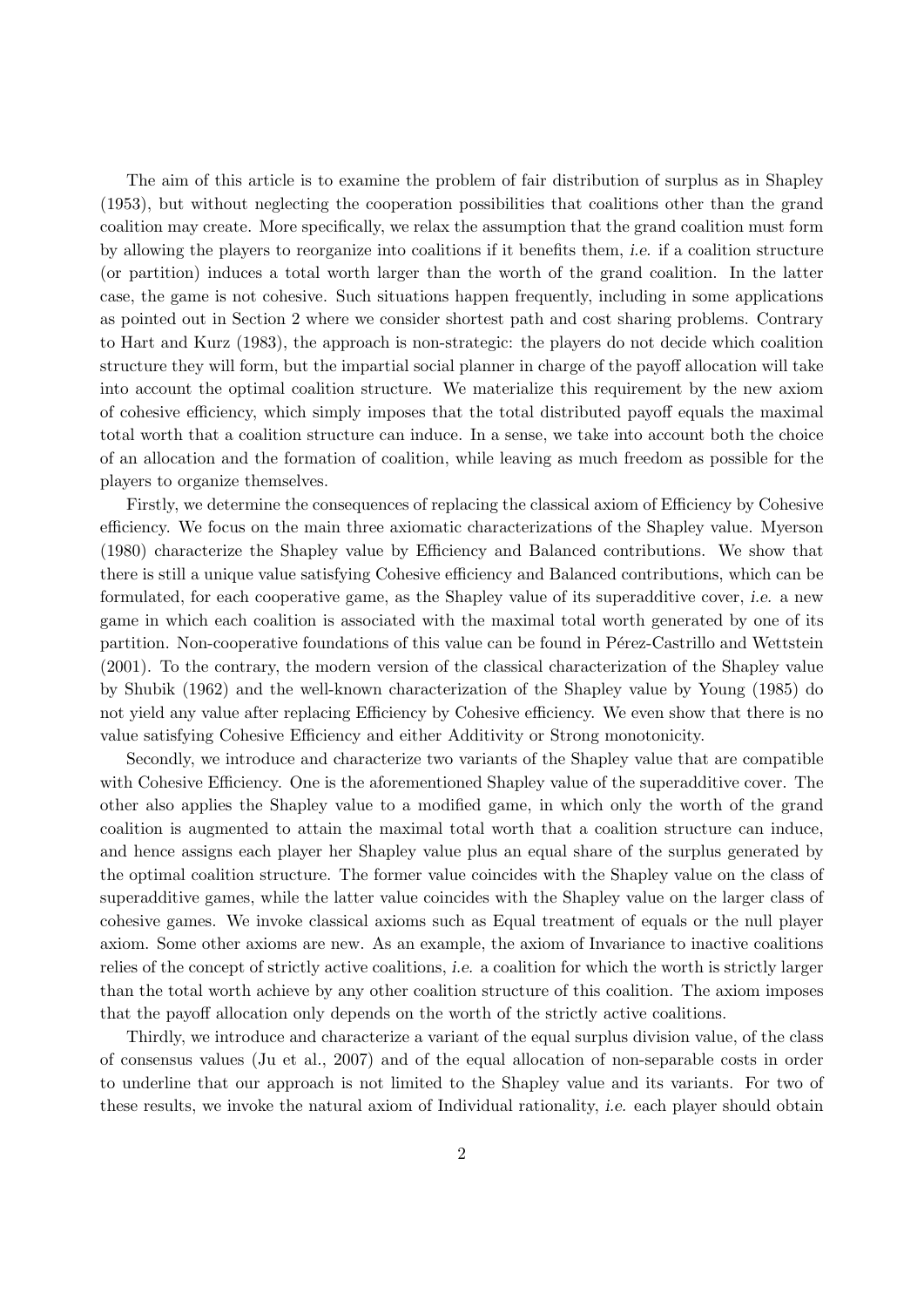a payoff at least equal to her stand-alone worth.

Our example on shortest path problems possesses two optimal coalition structures. It is not possible, a priori, to select one over the other. As a consequence, it would not be satisfactory to apprehend our problem through a so-called game with a coalition structure (Aumann and Dreze, 1974). Finally, it should be mentioned that the counterpart of our study with respect to core allocations can be found in Casajus and Tutic (2007).

The rest of the article is organized as follows. Section 2 presents to examples. Section 3 provides the main definition. The key axiom of Cohesive efficiency is introduced in Section 4. Section 5 revisits the classical axiomatization of the Shapley value. The two variants of the Shapley value are examined in Section 6. Section 7 discusses the variant of other values.

#### 2. Motivating examples

Example 1. (Shortest path problems) Fragnelli et al. (2000) study a class of TU-games induced by shortest path problems. A shortest path problem is described by a set of players, a set of nodes such that each node belongs to one and only one player and with at least of source and one sink, a set of arcs between nodes with a nonnegative length (a transportation cost for instance) and a positive value interpreted as the benefit obtained for transporting one unit of good from a source to a sink. The shortest path game associates with any coalition of players a worth equal to 0 if its members do not own a path from a source to the sink and otherwise the difference between the benefit value and the cost of the shortest path owned by the coalition. Fragnelli et al. (2000, Proposition 1) show that the class of shortest path games coincides with the class of monotonic games<sup>1</sup>. We consider below an example with player set  $N = \{1, 2, 3\}$ , set of nodes  $\{s_1, s_2, x_1, t_1, t_2\}$ where  $s_k$  and  $t_k$ ,  $k \in \{1,2\}$  are the sources and the sink, respectively. The next figure also specifies the player owning each node (in the lower part of the node) and the length of the arcs. Finally, assume that the benefit value is equal to 8.



The TU-game arising from this shortest path problem is described in the table below.

| $S$    | $\{1\}$ | $\{2\}$ | $\{3\}$ | $\{1,2\}$ | $\{1,3\}$ | $\{2,3\}$ | $\{1,2,3\}$ |
|--------|---------|---------|---------|-----------|-----------|-----------|-------------|
| $v(S)$ | 3       | 0       | 2       | 5         | 3         | 4         | 6           |

<sup>&</sup>lt;sup>1</sup>A game is monotonic if  $v(S) \le v(T)$  whenever  $S \subseteq T$ .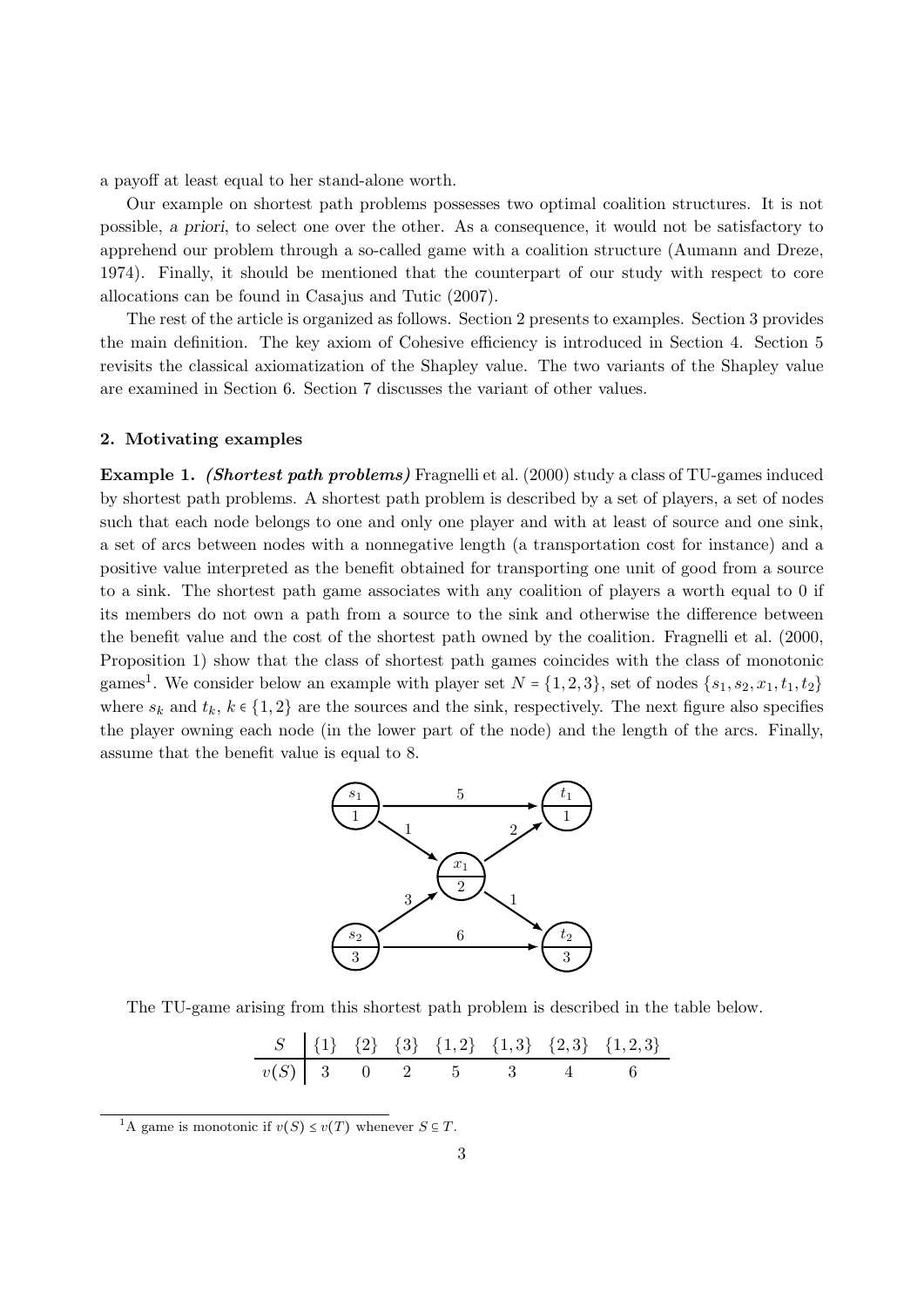If the goal is to find a fair distribution of the output that the grand coalition can produce, then it is disputable to distribute a total worth of 6. The reason is that the players can reorganize themselves so as to achieve a better output. For instance, player 1 alone induces a worth of 3 (by means of the path  $s_1 \longrightarrow t_1$  she owns) and the coalition containing players 2 and 3 achieves a worth of 4 (by means of the path  $s_2 \rightarrow x_1 \rightarrow t_2$  owned by  $\{1, 2\}$ . In other words, two goods can be transported simultaneously by two disjoint subcoalitions of the grand coalition, yielding a total worth of 7. If a social planner is in charge of the organization of the players and of the payoff allocation, then she should distribute a total payoff of 7 because the players can produce this output by coordinating.

This becomes possible if the classical efficiency postulate is replaced by a stronger requirement of Cohesive efficiency: the total distributed worth is the best total worth induced by any reorganization of the grand coalition. It is useful to remark in our example that another partition of the grand coalition,  $\{\{1, 2\}, \{3\}\}\$ , also induces the best total output of 7. The important implication is that it does not really make sense to rely on a called TU-game with coalition structure here. Which coalition structure,  $\{\{1\}, \{2, 3\}\}\$  or  $\{\{1, 2\}, \{3\}\}\$ , should be used?

Example 2. *(Cost sharing problems)* Each agent in a group announces a demand of output. The production cost function is denoted by  $C$ , so that the total cost of satisfying the aggregate demand has to be shared among the agents. As an example, set  $N = \{1, 2, 3\}$ , demands  $q_i = i$  for each  $i \in N$  and the cost function  $C(q) = 3q^2/20 + 2q + 2$ . We can associate to this cost sharing problem the classical stand-alone cost game (see Moulin, 1992, for instance), which assigns to each coalition of agents the cost of meeting the total demand of its members:

$$
c(S) = C\big(\sum_{i \in S} q_i\big)
$$

for each coalition S of agents. In our example, we obtain the table below.

| $S$    | $\{1\}$ | $\{2\}$ | $\{3\}$ | $\{1,2\}$ | $\{1,3\}$ | $\{2,3\}$ | $\{1,2,3\}$ |
|--------|---------|---------|---------|-----------|-----------|-----------|-------------|
| $c(S)$ | $4.15$  | $6.6$   | $9.35$  | $9.35$    | $12.4$    | $15.75$   | $19.4$      |

Here, the players have an incentive to produce at the minimal total cost. This means that we look for the partition yielding the minimal total cost.<sup>2</sup> It is easy to check that  $c({1, 2, 3}) <$  $c({1}) + c({2}) + c({3})$  or, equivalently,  $C(q_1 + q_2 + q_3) < C(q_1) + C(q_2) + C(q_3)$ . This comes from savings in fixed costs in spite of the increasing marginal cost (a common feature in the production of many raw materials). Here too, the agents can do better than the total cost 19.4 they achieve altogether. For instance, if agent 3 bears her stand-alone cost of 9.35 and if the remaining two agents cooperate to achieve a cost of 9.35 together, then a saving of 0.7 is obtained. This means that the agents benefit from split production at two plants instead of an inefficient production concentrated on a single plant. The partition  $\{\{1, 2\}, \{3\}\}\$ is indeed optimal, although the partition  $\{\{1, 3\}, \{2\}\}\$ also does better than the cost of the grand coalition. □

<sup>&</sup>lt;sup>2</sup>It is possible to proceed as in Example 1 by considering the cost-saving game  $(N, v)$  such that, for each coalition  $S \in 2^N$ ,  $v(S) = \sum_{i \in S} c({i}) - c(S)$ .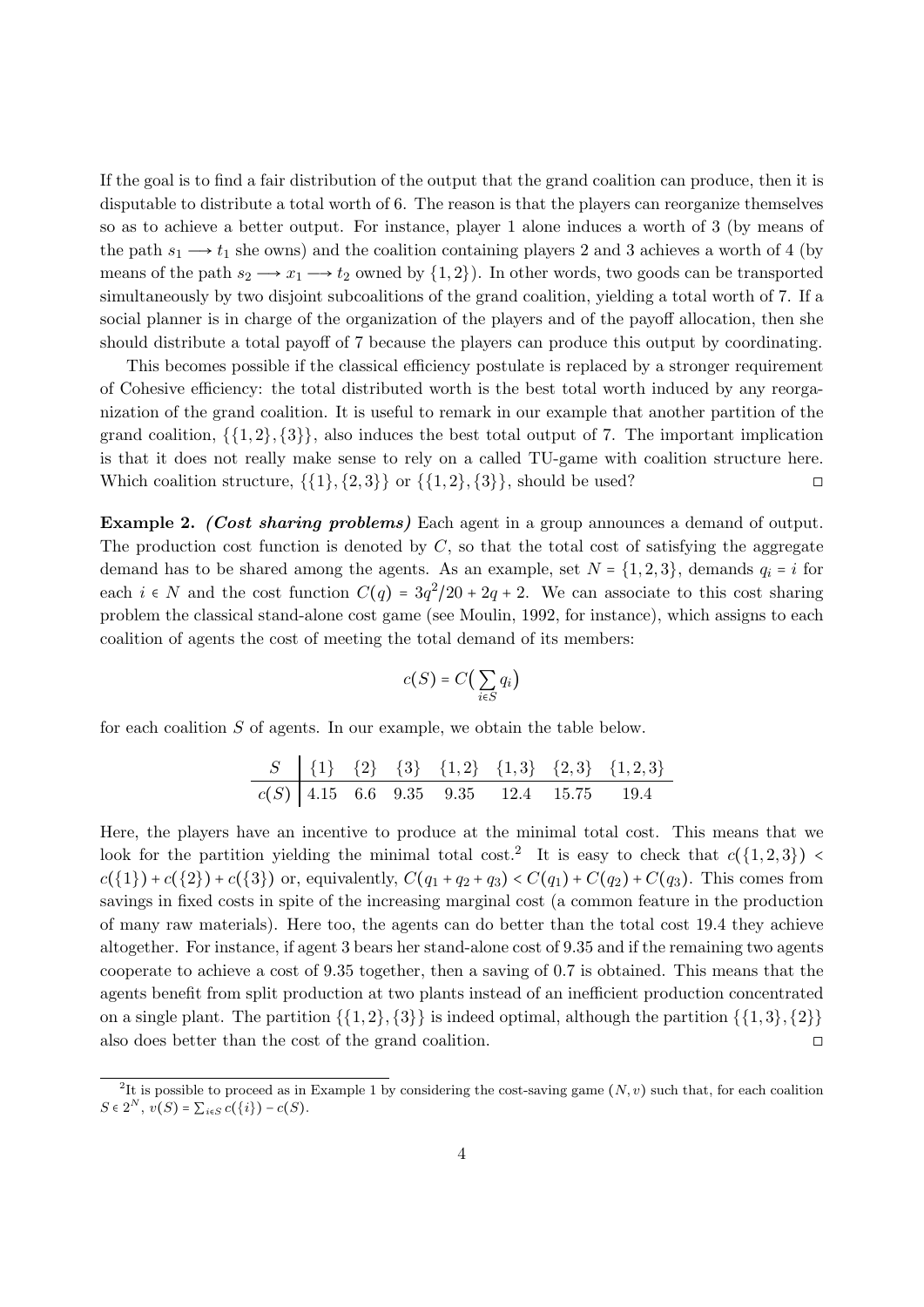#### 3. Cooperative games with transferable utility

#### 3.1. Cooperative games

Let  $U \subseteq \mathbb{N}$  be a fixed and infinite universe of players. Denote by U the set of all finite subsets of U. A cooperative game with transferable utility, or simply a game, is a pair  $(N, v)$  where  $N \in U$  and  $v: 2^N \longrightarrow \mathbb{R}$  such that  $v(\emptyset) = 0$ . For a game  $(N, v)$ , we write  $(S, v)$  for the subgame of  $(N, v)$  induced by  $S \in 2^N$  by restricting v to  $2^S$ . Let s stands for the cardinality of S. Define C as the class of all games with a finite player set in U and  $\mathcal{C}_N$  as the subclass of C containing the games with player set N. A game  $(N, v) \in \mathcal{C}$  is **superadditive** if, for any pair of disjoint coalitions S and T,  $v(S \cup T) \ge v(S) + v(T)$ , and strictly superadditive if these inequalities are strict. A game  $(N, v) \in \mathcal{C}$  is zero-normalized if, for each  $i \in N$ ,  $v(\{i\}) = 0$ .

For each  $b \in \mathbb{R}$ , each  $(N, v), (N, w) \in \mathcal{C}$ , the game  $(N, bv + w) \in \mathcal{C}$  is defined, for each  $S \in 2^N$ , as  $(bv + w)(S) = bv(S) + w(S)$ . The **unanimity game** on N induced by a nonempty coalition S, denoted by  $(N, u<sub>S</sub>)$ , is defined as  $u<sub>S</sub>(T) = 1$  if  $T \supseteq S$  and  $u<sub>S</sub>(T) = 0$  otherwise. Since Shapley  $(1953)$ , it is well-known that each function v admits a unique decomposition into unanimity games:

$$
v = \sum_{S \in 2^N \setminus \{\varnothing\}} \Delta_v(S) u_S \tag{1}
$$

where  $\Delta_v(S)$  is the **Harsanyi dividend** (Harsanyi, 1959) of S, defined recursively as  $\Delta_v(S)$  =  $v(S) - \sum_{T \in 2^S \setminus \{\emptyset\}} \Delta_v(T)$ . We also define the **opposite Dirac game** on N induced by a nonempty coalition S, denoted by  $(N, 1<sub>S</sub>)$ , is defined as  $1<sub>S</sub>(S) = -1$  and  $1<sub>S</sub>(T) = 0$  if  $T \in 2<sup>N</sup>\{S\}$ . Any function  $v$  admits an alternative unique decomposition into opposite Dirac games:

$$
v = \sum_{S \in 2^N \setminus \{ \varnothing \}} -v(S) \mathbf{1}_S^-.
$$
 (2)

The **null game** on N is denoted by  $(N, 0)$  and is defined, for each  $S \in 2^N$ , as  $0(S) = 0$ . A player  $i \in N$  is **null** in  $(N, v)$  if, for each  $S \in 2^{N \setminus \{i\}}$  such that  $S \ni i$ ,  $v(S \cup \{i\}) = v(S)$ . A player  $i \in N$  is at least as desirable as another player  $j \in N$  in a game  $(N, v)$  if, for each  $S \in 2^{N \setminus \{i,j\}}$ ,  $v(S \cup \{i\}) \geq v(S \cup \{j\})$ . Two players that are at least as desirable as each other are called **equal**.

For each nonempty  $N \in U$ , let  $P(N)$  be the set of all partitions of N. A coalition S is (weakly) active in a game  $(N, v)$  if, for each  $P \in P(S) \setminus \{\{S\}\}, v(S) \geq \sum_{T \in P} v(T)$ , and strictly active if the previous inequalities are strict. Note that any singleton  $\{i\}$ ,  $i \in N$ , is strictly active in  $(N, v)$ . Denote by  $A(N, v)$  and  $A^*(N, v)$  the nonempty sets of all active and strictly active coalitions in  $(N, v)$ , respectively. A game  $(N, v)$  is called **cohesive** if  $N \in A(N, v)$ , i.e., if N generates as least as much worth as any of its partitions. Any superadditive game is cohesive while the converse is not true. The classes of superadditive games and cohesive games form two convex cones, i.e. they are closed under linear combinations with positive coefficients. Hence, the addition of two superadditive (cohesive) games is a superadditive (cohesive) game, and the multiplication of a superadditive (cohesive) game by a positive scalar yields a superadditive (cohesive) game.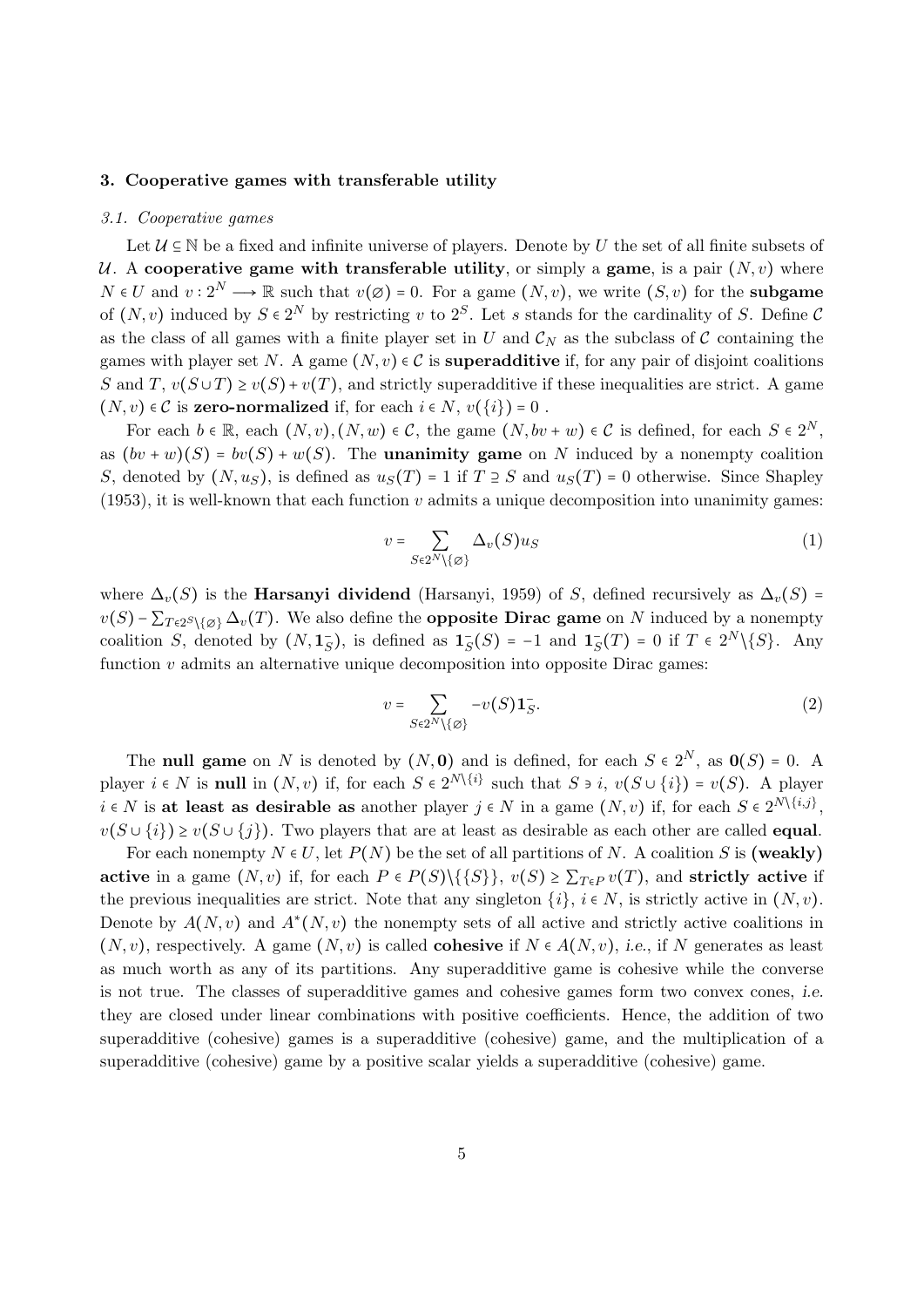#### 3.2. Values

A **value** on C (respectively on  $C_N$ ) is a function f that assigns a payoff vector  $f(N, v) \in \mathbb{R}^N$  to any  $(N, v) \in \mathcal{C}$  (respectively any  $(N, v) \in \mathcal{C}_N$ ). Below we introduce well-known values for TU-games.

The **Shapley value** (Shapley, 1953) is the value  $Sh$  on  $C$  defined as:

$$
\forall (N,v) \in \mathcal{C}, \forall i \in N, \quad Sh_i(N,v) = \sum_{S \in 2^N : S \ni i} \frac{(s-1)!(n-s)!}{n!} \big( v(S) - v(S \setminus \{i\}) \big).
$$

The equal surplus division value (Driessen and Funaki, 1991) is the value  $ESD$  on C defined as:

$$
\forall (N,v) \in \mathcal{C}, \forall i \in N, \quad ESD_i(N,v) = v(\lbrace i \rbrace) + \frac{1}{n} \Bigg( v(N) - \sum_{j \in N} v(\lbrace j \rbrace) \Bigg).
$$

Fix any  $N \in U$  and any  $\lambda \in [0, 1]$ . The  $\lambda$ -consensus value (Ju et al., 2007) is the value  $CV^{\lambda}$  on  $\mathcal{C}_N$  such that  $CV^{\lambda} = \lambda Sh + (1 - \lambda) ESD$ .

The **equal division value** is the value  $ED$  on  $C$  defined as:

$$
\forall (N,v) \in \mathcal{C}, \forall i \in N, \quad ED_i(N,v) = \frac{v(N)}{n}.
$$

The equal allocation of nonseparable costs (Moulin, 1985) is the value  $\textit{EANC}$  on C defined as:

$$
\forall (N,v) \in \mathcal{C}, \forall i \in N, \quad EANC_i(N,v) = v(N) - v(N\setminus\{i\}) + \frac{1}{n} \Bigg( v(N) - \sum_{j \in N} \bigg( v(N) - v(N\setminus\{j\}) \bigg) \Bigg).
$$

#### 4. Cohesive efficiency

Suppose that for some partition  $P \in P(N)$ , it holds that  $\sum_{T \in P} v(T) > v(N)$ , i.e.  $(N, v)$  is not cohesive. Then, it is difficult to take for granted the traditional assumption that the grand coalition will form. However, in such a case, the aforementioned values will distribute the worth of  $N$ , letting aside a possible surplus. In this article, following Pérez-Castrillo and Wettstein  $(2001)$ , we advocate that the total payoff that the player should get must be equal to the maximal total worth that they are able to achieve by organizing themselves into (mutually disjoint) coalitions, i.e. into partitions. We materialize this requirement by invoking the axiom of Cohesive efficiency.

Cohesive efficiency (CE) For each  $(N, v) \in \mathcal{C}$ ,

$$
\sum_{i\in N}f_i(N,v)=\max_{P\in {\cal P}(N)}\sum_{T\in {\cal P}}v(T).
$$

This axiom is alternative to the classical axiom of Efficiency.

Efficiency (E) For each  $(N, v) \in \mathcal{C}$ ,  $\sum_{i \in N} f_i(N, v) = v(N)$ .

The two axioms agree whenever the game under consideration is cohesive, but provide different recommendations otherwise. In a sense, we impose Cohesive efficiency in order to combine both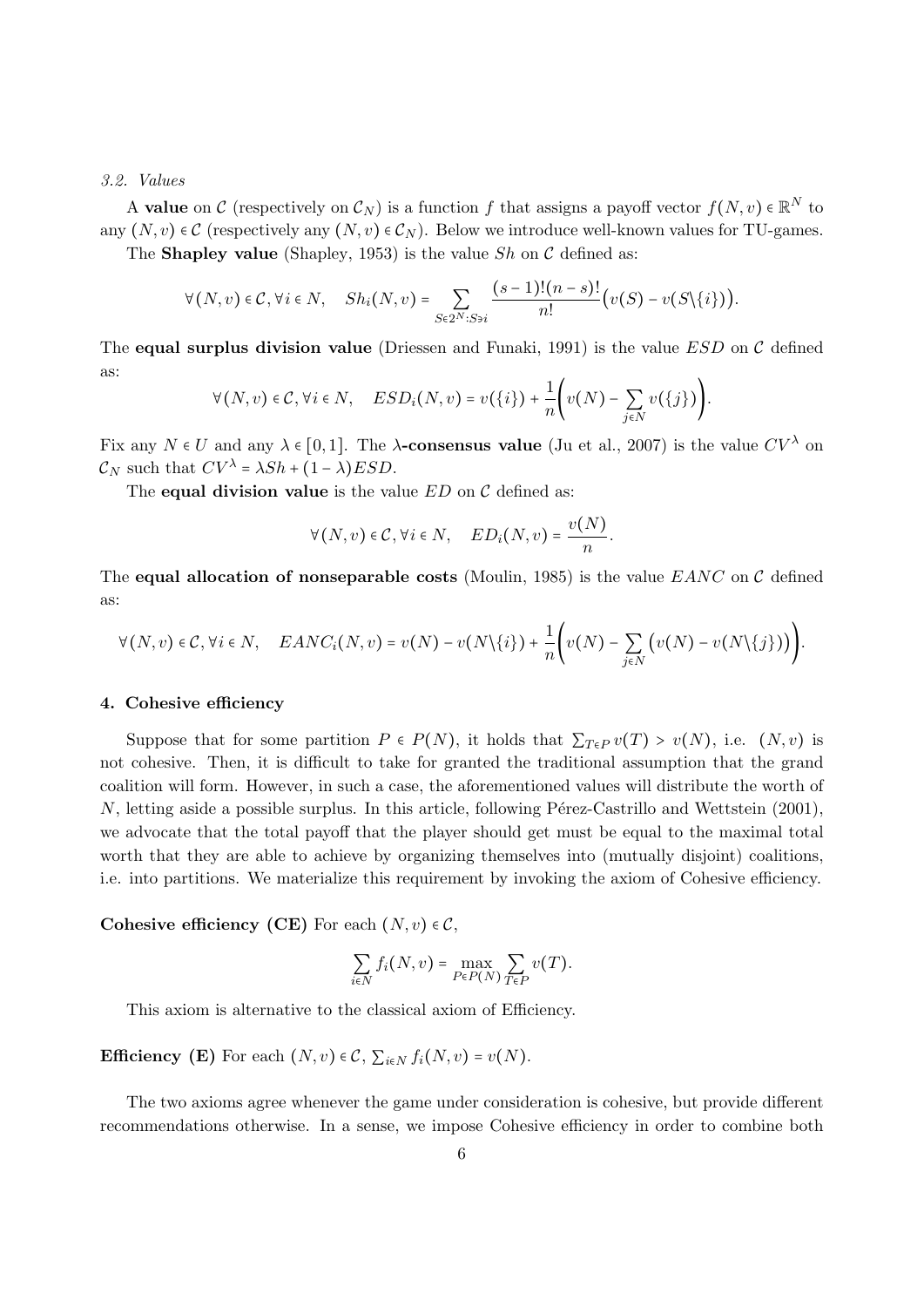objectives of an efficient coalition formation and a (forthcoming) fair payoff allocation. From a non-cooperative point of view, Pérez-Castrillo and Wettstein (2001) pursue the same two objectives by letting the players form an efficient equilibrium partition before paying them with a variant of the Shapley value satisfying Cohesive Efficiency (and called the superadditive Shapley value in the next section). The requirement in Cohesive efficiency also appears in Arnold and Schwalbe (2002) in a (non-axiomatic) model of coalition formation in TU-games. In the next sections, we study the consequences of imposing Cohesive efficiency in combination with well-known axioms and new axioms. For a fixed game  $(N, v)$ , remark that if a partition  $P^* \in P(N)$  is such that  $\sum_{T \in P^*} v(T) = \max_{P \in P(N)} \sum_{T \in P} v(T)$ , then it must be that each coalition in  $P^*$  is active. In the next section, we will highlight the key role of active coalitions by invoking new axioms.

#### 5. Cohesive efficiency in classical characterizations of the Shapley value

We revisit three of the main characterizations of the Shapley value, one operating on  $\mathcal{C}$ , the other on  $\mathcal{C}_N$ . Myerson (1980) provides an elegant characterization of the Shapley value by Efficiency and the axiom of Balanced contributions below.

#### **Balanced contributions (BC)** (Myerson, 1980) For each  $(N, v) \in \mathcal{C}$ , each  $i, j \in N$ ,

$$
f_i(N,v)-f_i(N\setminus\{j\},v)=f_j(N,v)-f_j(N\setminus\{i\},v).
$$

Replacing Efficiency in Myerson's result by any other condition on the total payoff distributed to the players yields a unique value as underlined by Hart and Mas-Colell (1989, section 3). Therefore, there is a unique value satisfying Cohesive efficiency and Balanced contributions. In the next result, we present the natural formulation of this value: it is non-linear but preserves in a sense the spirit of the Shapley value. To see this, define the **superadditive cover** of a game  $(N, v)$  as the game  $(N, \overline{v})$  such that, for each  $S \in 2^N$ ,  $\overline{v}(S) = \max_{P \in P(S)} \sum_{T \in P} v(T)$ .

**Proposition 1.** There exists a unique value on  $\mathcal C$  that satisfies Cohesive efficiency and Balanced contributions. It is the superadditive Shapley value SSh defined for each game as the Shapley value of its superadditive cover, i.e. for each  $(N, v) \in C$ ,  $SSh(N, v) = Sh(N, \overline{v}).$ 

**Proof.** As noted earlier, there is a unique value satisfying **CE** and **BC**. It remains to show that the superadditive Shapley value  $SSh$  satisfies the two axioms. By definition and the fact that  $Sh$ satisfies E,  $SSh(N, v)$  satisfies CE. Next consider any game  $(N, v) \in C$  and any pair of players  $i, j \in N$ . For each nonempty  $S \in 2^N$ , note that the subgame of  $(N, \overline{v})$  induced by S is equal to  $(S, \overline{v})$  because, for each  $T \in 2^S$ ,  $\overline{v}(T)$  is only based on the subcoalitions in  $2^T$ . So, since the Shapley value  $Sh$  satisfies **BC**, we can write that

$$
SSh_i(N, v) - SSh_i(N\{j\}, v)
$$
  
= Sh<sub>i</sub>(N,  $\overline{v}$ ) - Sh<sub>i</sub>(N\{j\},  $\overline{v}$ )  
= Sh<sub>j</sub>(N,  $\overline{v}$ ) - Sh<sub>j</sub>(N\{i\},  $\overline{v}$ )  
= SSh<sub>j</sub>(N, v) - SSh<sub>j</sub>(N\{i\}, v)

as desired.  $\blacksquare$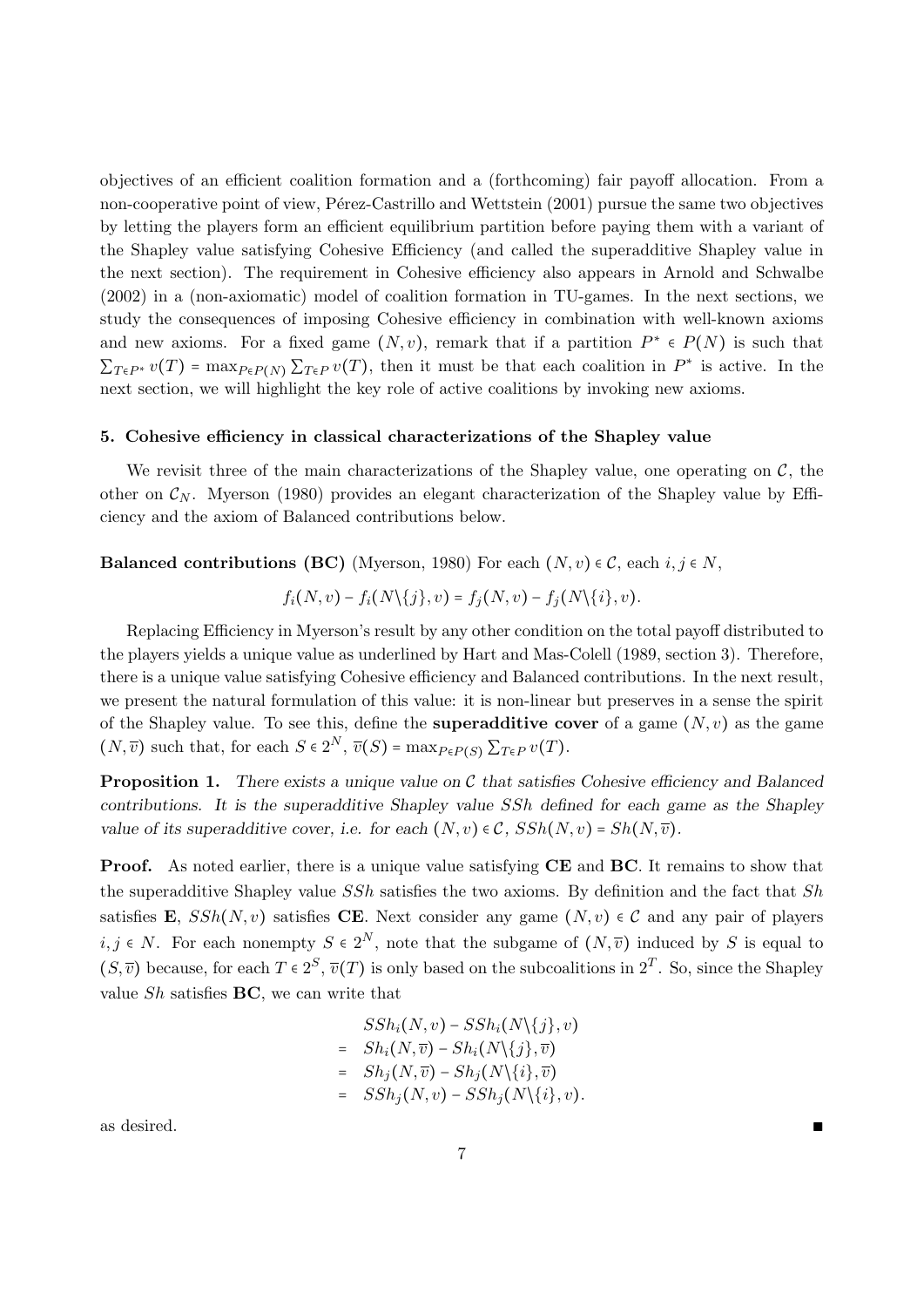The superadditive Shapley value is strategically implemented in Pérez-Castrillo and Wettstein (2001). Another characterization of the superadditive Shapley value can be easily obtained by adapting slightly the potential approach in Hart and Mas-Colell (1989). So define a cohesive **potential** as a function Q on C such that  $Q(\emptyset, v) = 0$  and  $\sum_{i \in N} (Q(N, v) - Q(N\{i\}, v) = \overline{v}(N))$ . Hence only the classical efficiency constraint is replaced by Cohesive efficiency. The obvious proof is omitted.

**Proposition 2.** There exists a unique cohesive potential function Q on C. For each game  $(N, v)$ C and each  $i \in N$ ,  $SSh_i(N, v) = Q(N, v) - Q(N\{i\}, v)$ .

Another classical characterization of the Shapley value is provided by Young (1985), who combines Efficiency with Equal treatment and Strong monotonicity.

Equal treatment (ET) For each  $(N, v) \in \mathcal{C}$ , and each  $i, j \in N$  who are equal in  $(N, v), f_i(N, v) =$  $f_j(N, v)$ .

**Strong monotonicity (SM)** For each pair of games  $(N, v)$ ,  $(N, w) \in \mathcal{C}$  and each player  $i \in N$  such that, for each  $S \subseteq N \setminus \{i\}, v(S \cup \{i\}) \ge w(S \cup \{i\}),$  it holds that  $f_i(N, v) \ge f_i(N, w)$ .

This last axiom requires that a player's payoff is non decreasing with respect to her contributions to coalitions. The superadditive Shapley value does not satisfy this axiom as a corollary of the general impossibility result below.

**Proposition 3.** For each  $n \geq 3$ , there exists no value on  $\mathcal{C}_N$  satisfying Cohesive efficiency and Strong monotonicity.

**Proof.** Let N be such that  $\{1,2,3\} \subseteq N$ . By **SM**, we get

$$
f_1(N, u_{\{1,2\}} + u_{\{2,3\}} - u_N) = f_1(N, u_{\{1,2\}} - u_N),
$$
  
\n
$$
f_2(N, u_{\{1,2\}} + u_{\{2,3\}} - u_N) \ge f_2(N, u_{\{1,2\}} - u_N),
$$
  
\n
$$
f_3(N, u_{\{1,2\}} + u_{\{2,3\}} - u_N) \ge f_3(N, u_{\{1,2\}} - u_N),
$$
  
\n
$$
\forall i \in N \setminus \{1, 2, 3\}, \quad f_i(N, u_{\{1,2\}} + u_{\{2,3\}} - u_N) = f_i(N, u_{\{1,2\}} - u_N).
$$
\n(3)

Note that  $\overline{(u_{\{1,2\}}+u_{\{2,3\}}-u_N)}(N)=(u_{\{1,2\}}+u_{\{2,3\}}-u_N)(N)=1$  and  $\overline{(u_{\{1,2\}}-u_N)}(N)=1$ , which implies that  $f(u_{\{1,2\}} + u_{\{2,3\}} - u_N) = f(N, u_{\{1,2\}} - u_N)$  by **CE**. Considering  $(N, u_{\{2,3\}} - u_N)$  instead of  $(N, u_{\{1,2\}}-u_N)$  in the previous steps yields analogously  $f(u_{\{1,2\}}+u_{\{2,3\}}-u_N) = f(N, u_{\{2,3\}}-u_N)$ and in turn that  $f(N, u_{1,2} - u_N) = f(N, u_{2,3} - u_N)$ . With the same arguments, it is easy to show that

$$
f(N, u_{\{1,2\}} - u_N) = f(N, u_{\{2,3\}} - u_N) = f(N, u_{\{1,3\}} - u_N). \tag{4}
$$

Next, SM also implies that

$$
f_3(N, u_{\{1,2\}} - u_N) = f_3(N, -u_N),
$$
  
\n
$$
f_2(N, u_{\{1,3\}} - u_N) = f_2(N, -u_N),
$$
  
\n
$$
f_1(N, u_{\{2,3\}} - u_N) = f_1(N, -u_N),
$$
  
\n
$$
\forall i \in N \setminus \{1, 2, 3\}, \quad f_i(N, u_{\{2,3\}} - u_N) = f_i(N, -u_N).
$$
\n(5)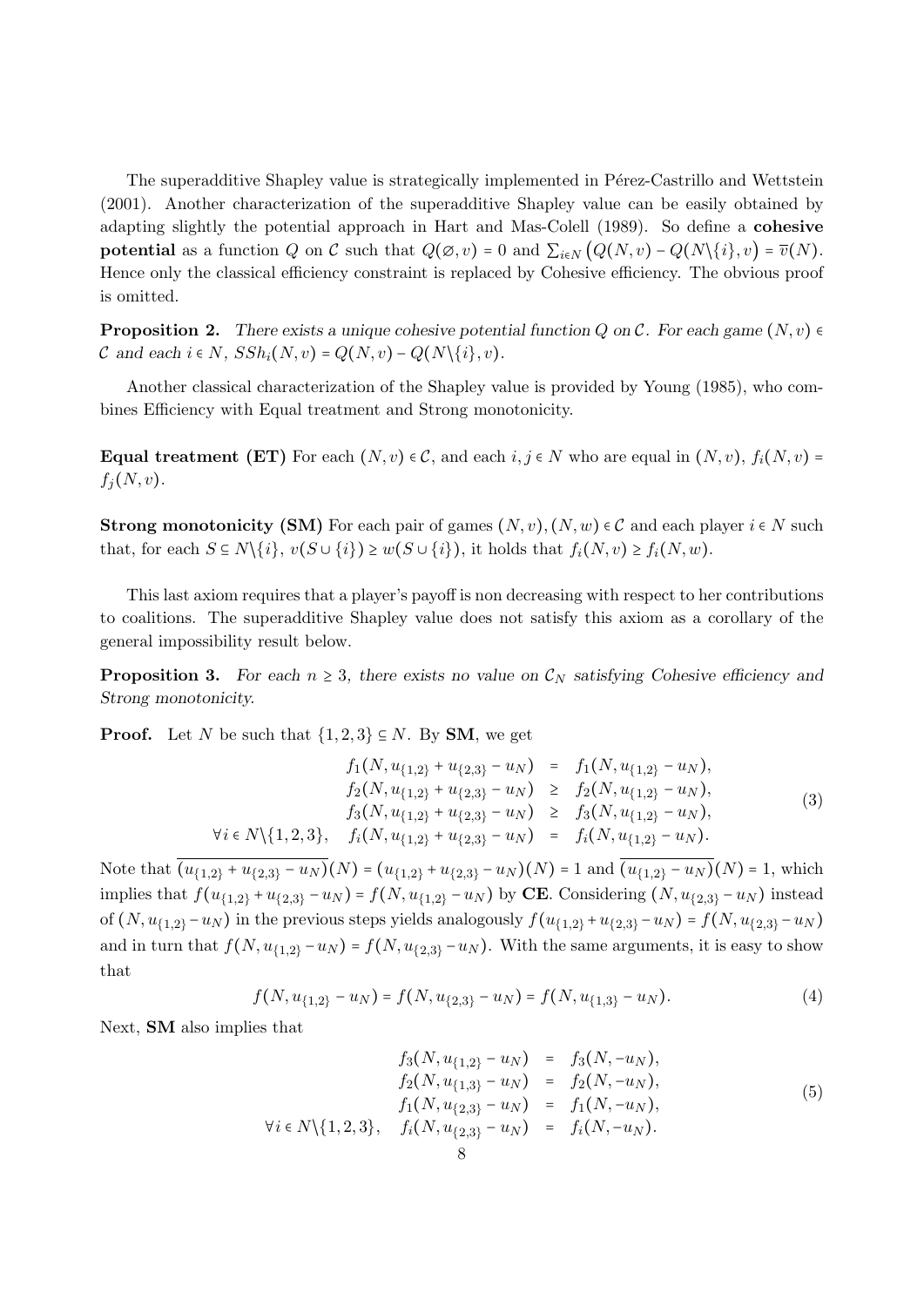These equalities together with (4) entail the contradiction

$$
1 = \sum_{i \in N} f_i(N, u_{\{1,2\}} - u_N) = \sum_{i \in N} f_i(N, -u_N) = 0,
$$
\n(6)

where the first and last equalities come from  $CE$ .

It is obvious that this impossibility result fails when  $n = 1$  or  $n = 2$ . For the case  $n = 2$ , let  $N = \{i, j\}$  and consider the value f on  $\mathcal{C}_{\{i,j\}}$  such that, for each  $(\{i, j\}, v)$  and each  $k \in \{i, j\}$ ,  $f_k(\{i,j\},v) = \max\{v(\{i\}), Sh_i(N,v)\}.$  This value satisfies both Cohesive efficiency and Strong monotonicity.

The most classical characterization of the Shapley value is perhaps the one in Shubik (1962), in which the axioms of additivity, null player, equal treatment and efficiency are combined.

Additivity (A) For each  $(N, v), (N, w) \in \mathcal{C}$ ,  $f(N, v+w) = f(N, v) + f(N, w)$ .

**Null player (NP)** For each  $(N, v) \in C$ , and each player  $i \in N$  null in  $(N, v)$ ,  $f_i(N, v) = 0$ .

The superadditive Shapley value satisfies the null player axiom (as we will demonstrate later), and the equal treatment property, but cannot be obtained by simply replacing efficiency by cohesive efficiency in Shubik's result. This observation can be deduced from the following more general result: Cohesive efficiency and Additivity are incompatible.

**Proposition 4.** For each  $n \geq 2$ , there exists no value on  $\mathcal{C}_N$  satisfying Cohesive efficiency and Additivity.

**Proof.** The proof is by contradiction. Let f be a value on C satisfying CE and A. For any two games  $(N, v), (N, w) \in \mathcal{C}$ , **A** implies that

$$
\sum_{i \in N} f_i(N, v + w) = \sum_{i \in N} f_i(N, v) + \sum_{i \in N} f_i(N, w).
$$
 (7)

Furthermore, an application of CE yields that  $\sum_{i\in N} f_i(N, v+w) = \overline{v+w}(N)$ ,  $\sum_{i\in N} f_i(N, v) = \overline{v}(N)$ and  $\sum_{i\in N} f_i(N, w) = \overline{w}(N)$ , so that (7) can be rewritten as  $\overline{v+w}(N) = \overline{v}(N) + \overline{w}(N)$ . Now, pick any zero-normalized strictly superadditive game  $(N, v)$ , and recall that  $\overline{v}(N) = v(N) > 0$ . Note that  $\overline{-v}(N) = 0$ . However,  $\overline{v + (-v)}(N) = \overline{0}(N) = 0$ , which is different from  $\overline{v}(N) + \overline{-v}(N) = v(N)$ , proving the result. proving the result.

#### 6. More possibility results on variants of the Shapley value

We present two possibility results in which we replace (or even decompose) the classical axiom of additivity by two axioms operating on the structure of the class  $\mathcal{C}_N$ . These new axioms point out the role of active coalitions in a game.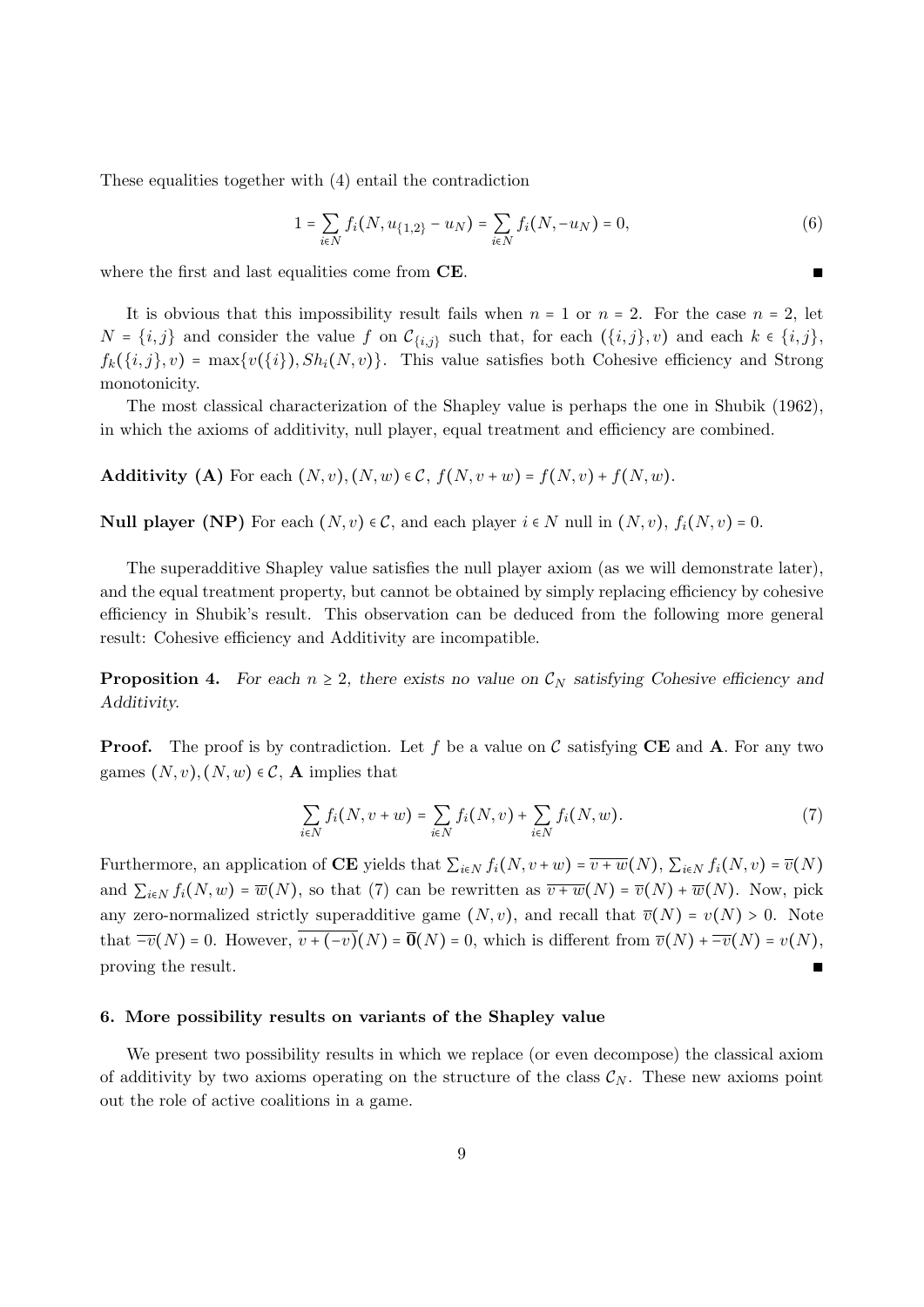Active additivity (AA) For each  $(N, v), (N, w) \in C$  such that  $A(N, v) = A(N, w) = 2^N \setminus \{\emptyset\},$  $f(N, v + w) = f(N, v) + f(N, w).$ 

Active additivity is weaker than additivity since it only applies to games in which each nonempty coalition is active.

Invariance to inactive coalitions (IIC) For each  $(N, v), (N, w) \in C$  such that  $A^*(N, v) = A^*(N, v)$  $A^*(N, w)$  and  $v(S) = w(S)$  for each  $S \in A^*(N, v)$ ,  $f(N, v) = f(N, w)$ .

Invariance to inactive coalitions means that the strictly active coalitions are sufficient to specify the payoff allocations: in two games in which the strictly active coalitions are identical and enjoy the same worth, the payoff recommendation is the same. The core satisfies this principle (provided it is adapted to set-valued solutions): two games possess the same core if they have the same set of strictly active coalitions, and if the worth of any such coalition is the same across the two games. The same principle is often used in the literature on cooperative games with restriction on cooperation. For instance, it is called Independence of irrelevant coalitions in van den Brink et al. (2011).

**Proposition 5.** The superadditive Shapley value SSh is the unique value on  $\mathcal C$  that satisfies Cohesive efficiency, Null player, Equal treatment, Active additivity and Invariance to inactive coalitions.

The proof relies on the next Lemma.

**Lemma 1.** If a player i is at least as desirable as a player j in a game  $(N, v)$ , then i is at least as desirable as j in  $(N, \overline{v})$ . If player  $i \in N$  is null in  $(N, v)$  then player i is also null in  $(N, \overline{v})$ .

**Proof.** Fix any game  $(N, v)$  and consider two players  $i, j \in N$  such that i is at least as desirable as j in  $(N, v)$ . By contradiction, assume that i is not as desirable as j in  $(N, \overline{v})$ . This means that there is  $S \in 2^{N\setminus\{i,j\}}$  such that  $\overline{v}(S \cup \{i\}) < \overline{v}(S \cup \{j\})$ . Let P be any partition in  $P(S \cup \{j\})$  such that  $\overline{v}(S \cup \{j\}) = \sum_{T \in P} v(T)$ . Denote by  $T(j)$  the element of P containing j. Since, for each  $R \in 2^S$ ,  $v(R \cup \{i\}) \geq v(R \cup \{j\}),$  it holds that  $\sum_{T \in P} v(T) \leq \sum_{T \in P \setminus \{T(i)\}} v(T) + v(T(j) \setminus \{j\} \cup \{i\}).$  Since  $\sum_{T \in P \setminus \{T(j)\}} v(T)$  is independent of both i and  $j, \overline{v}(S \cup \{i\}) \geq \sum_{T \in P \setminus \{T(j)\}} v(T) + v(T(j)\setminus \{j\} \cup \{i\}) \geq$  $\overline{v}(S \cup \{j\})$ , a contradiction with our initial assumption. This proves that i is at least as desirable as j in  $(N, \overline{v})$ .

Next, consider any null player  $i \in N$  in  $(N, v)$ . Consider any  $S \subseteq N \setminus \{i\}$ . Let  $P \in P(S)$  be such that  $\overline{v}(S) = \sum_{T \in P} v(T)$ . Since i is null in  $(N, v)$ , for each  $T \in 2^S$ ,  $v(T \cup \{i\}) = v(T)$ . Thus, for each  $T \in P$ , similarly as in the first part,

$$
\sum_{R\in P} v(R) = \sum_{R\in P\setminus\{T\}} v(R) + v(T \cup \{i\}) = \sum_{R\in P} v(R) + v(\{i\}) = \overline{v}(S \cup \{i\}),
$$

which proves that i is null in  $(N, \overline{v})$  too.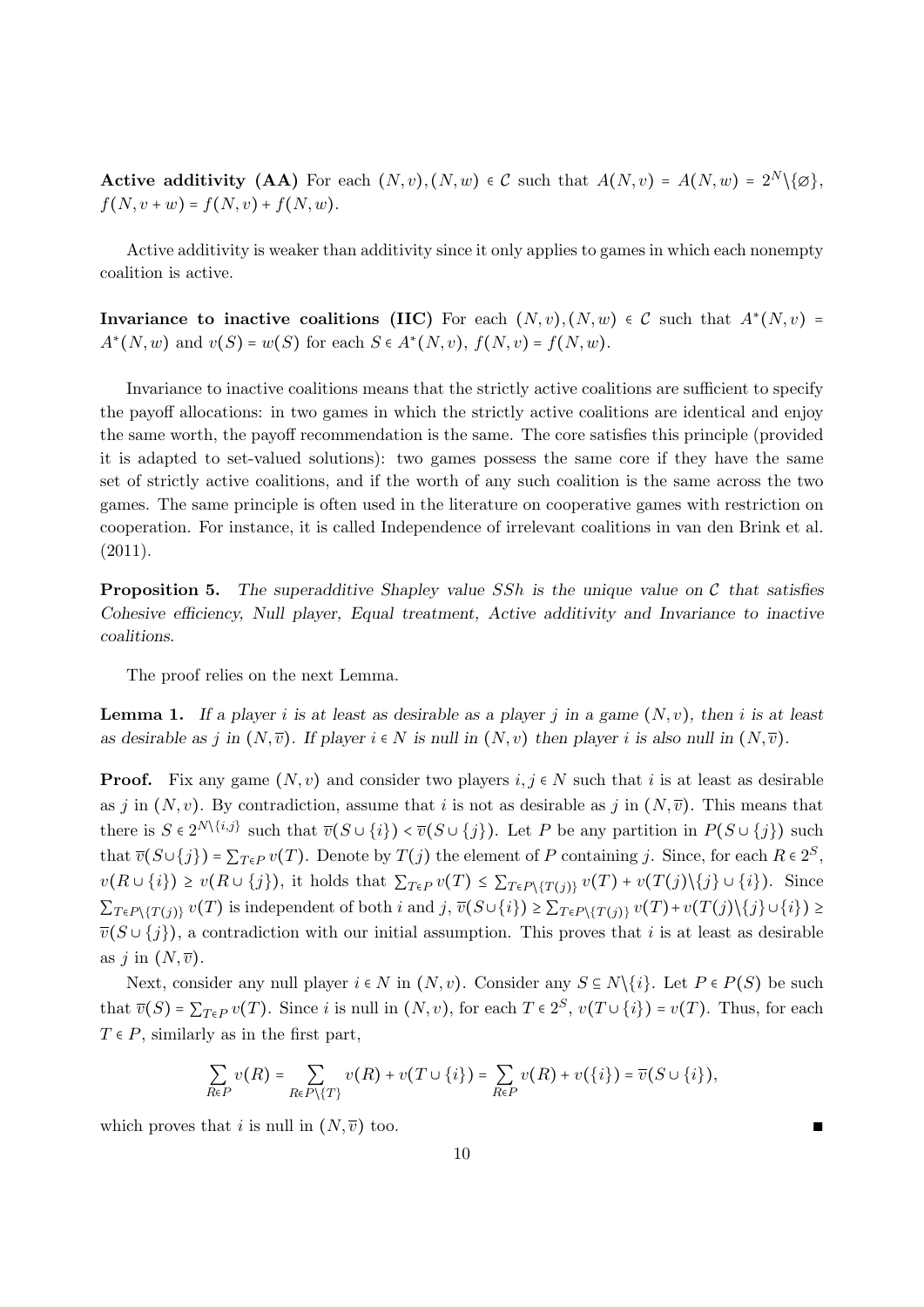Obviously, Lemma 1 implies that two equal players in a game  $(N, v)$  are still equal in  $(N, \overline{v})$ .

**Proof.** (Proposition 5) We already know that SSh satisfies CE, and it satisfies NP and ET as a consequence of Lemma 1 and the fact that  $Sh$  satisfies  $NP$  and  $ET$ . Regarding  $AA$ , note that any game  $(N, v)$  such that  $A(N, v) = 2^N \setminus \{ \varnothing \}$  is superadditive, and thus  $v = \overline{v}$ . This entails that  $SSh(N, v) = Sh(N, v)$ . Now, let  $(N, v), (N, w) \in \mathcal{C}$  be such that  $A(N, v) = A(N, w) = 2^N \setminus {\emptyset}.$ By the previous remark and the fact that the Shapley value is additive, we immediately get that  $SSh(N, v + w) = SSh(N, v) + SSh(N, w)$ . Regarding IIC, remark that for any game  $(N, v) \in C$ ,  $\overline{v}$  depends only on  $A^*(N, v)$ . Therefore, for two games  $(N, v), (N, w) \in \mathcal{C}$  such that  $A^*(N, v)$  =  $A^*(N, w)$  and, for each  $S \in A^*(N, v)$ ,  $v(S) = w(S)$ , this means that  $\overline{v} = \overline{w}$ . Hence  $SSh(N, v) =$  $SSh(N, w)$ .

For the uniqueness part, consider any value  $f$  satisfying the five axioms. Pick any game  $(N, v) \in \mathcal{C}$  and consider its superadditive cover  $(N, \overline{v})$ . By definition  $A^*(N, v) = A^*(N, \overline{v})$ , and obviously, for each  $S \in A^*(N, v)$ ,  $v(S) = \overline{v}(S)$ . Thus **IIC** implies that  $f(N, v) = f(N, \overline{v})$ . It remains to show that f is uniquely determined in  $(N, \overline{v})$ . From (1), we can write that

$$
\overline{v} = \sum_{S \in 2^N : \Delta_{\overline{v}}(S) > 0} \Delta_{\overline{v}}(S) u_S - \sum_{S \in 2^N : \Delta_{\overline{v}}(S) < 0} -\Delta_{\overline{v}}(S) u_S,
$$

or equivalently that

$$
\overline{v} + \sum_{S \in 2^N : \Delta_{\overline{v}}(S) < 0} -\Delta_{\overline{v}}(S)u_S = \sum_{S \in 2^N : \Delta_{\overline{v}}(S) > 0} \Delta_{\overline{v}}(S)u_S. \tag{8}
$$

In this last expression, for each  $S \in 2^N \setminus \{ \emptyset \}$ , it clearly holds that  $A(N, u_S) = 2^N \setminus \{ \emptyset \}$ , and each nonempty coalition in any positive combination of such games is also active. Then, successive applications of AA yield that both

$$
f\left(N,\sum_{S\in2^{N}:\Delta_{\overline{v}}(S)>0}\Delta_{\overline{v}}(S)u_{S}\right)=\sum_{S\in2^{N}:\Delta_{\overline{v}}(S)>0}f(N,\Delta_{\overline{v}}(S)u_{S}),
$$
\n(9)

and

$$
f\left(N,\sum_{S\in2^{N}:\Delta_{\overline{v}}(S)<0}-\Delta_{\overline{v}}(S)u_{S}\right)=\sum_{S\in2^{N}:\Delta_{\overline{v}}(S)<0}f(N,-\Delta_{\overline{v}}(S)u_{S}),
$$
\n(10)

so that another application of  $AA$  in (8) yields that

$$
f(N,\overline{v})+\sum_{S\in 2^N:\Delta_{\overline{v}}(S)<0}f(N,-\Delta_{\overline{v}}(S)u_S)=\sum_{S\in 2^N:\Delta_{\overline{v}}(S)>0}f(N,\Delta_{\overline{v}}(S)u_S).
$$

Equivalently

$$
f(N,\overline{v})=\sum_{S\in 2^N:\Delta_{\overline{v}}(S)>0}f(N,\Delta_{\overline{v}}(S)u_S)-\sum_{S\in 2^N:\Delta_{\overline{v}}(S)<0}f(N,-\Delta_{\overline{v}}(S)u_S)
$$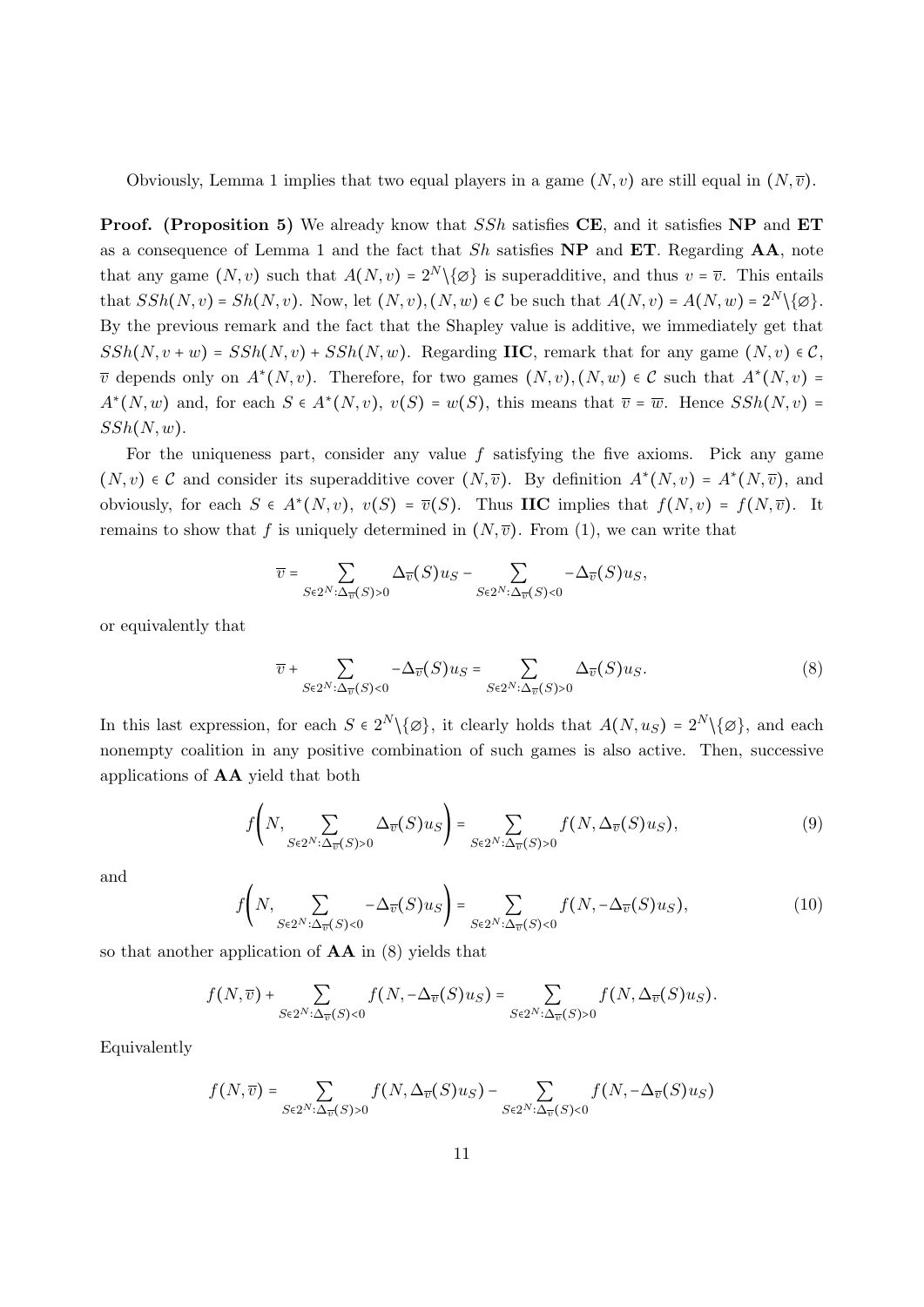The last step is therefore to prove that f is uniquely determined in each game  $(N, \alpha u_S)$  where  $S \in 2^N \setminus \{\emptyset\}$  and  $\alpha \in \mathbb{R}_{++}$ . The proof is similar to the classical characterization of the Shapley value in Shubik (1962). In the game  $(N, \alpha u_S)$ , each player  $i \in N \backslash S$  is null, so that  $f_i(N, \alpha u_S) = 0$  for each such player by NP. Note also that  $\alpha u_S(N) = \overline{\alpha u_S}(N) = \alpha$ , so that CE and the previous remark imply that  $\alpha = \sum_{i \in N} f_i(N, \alpha u_S) = \sum_{i \in S} f_i(N, \alpha u_S)$ . Since all players in S are equal in  $(N, \alpha u_S)$ , it follows from ET that, for each  $i \in S$ ,  $f_i(N, \alpha u_S) = \alpha/s$ , which completes the proof.

The logical independence of the axioms is demonstrated as follows.

- The null value satisfies each axiom except **CE**.
- The value that assigns to each game  $(N, v) \in \mathcal{C}$  the payoffs  $f(N, v) = ED(N, \overline{v})$  satisfies each axiom except NP.
- Let  $\pi$  be any permutation on  $\mathcal{U}$ . For a fixed  $N \in U$ , denote by  $P_i^{\pi,N}$  $i^{n,N}$  the set of predecessors of i in N according to  $\pi$ , including i. The value that assigns to each game  $(N, v) \in \mathcal{C}$  and each player  $i \in N$  the payoff  $f_i(N, v) = \overline{v}(P_i^{\pi, N})$  $p_i^{\pi,N}) - \overline{v}(P_i^{\pi,N})$  $\{i\}$  satisfies each axiom except **ET**.
- The value that assigns to each game  $(N, v) \in \mathcal{C}$  and each player  $i \in N$  the payoff  $f_i(N, v) = 0$ if  $v = \mathbf{0}$  and  $f_i(N, v) = Sh_i(N, \overline{v}^2)/\overline{v}(N)$  otherwise satisfies each axiom except **AA**.
- Consider the game  $(N, w) \in \mathcal{C}$  such that, for each  $i \in N$ ,  $w(\{i\}) = i$ ,  $w(N) = -n$  and  $w(S) = 0$  otherwise. The value f that assigns the payoffs  $f(N, w) = ED(N, \overline{w})$  and  $f(N, v) =$  $SSh(N, v)$  otherwise satisfies each axiom except IIC.

The axiom of Active additivity can perhaps be considered as too distant from the classical axiom of additivity, and similarly, the axiom of Invariance to inactive coalitions can also be judged as too demanding since the invariance principle can be applied to pairs of games that are very different. A reason is that these axioms mobilize all active coalitions and all strictly active coalitions, respectively, while our objective of a value satisfying Cohesive Efficiency explicitly relates to only a small number of active coalitions, those in the efficient partitions of the grand coalition. Below, we adopt another axiomatic view in which the grand coalition is the only coalition concerned with the principle of these two axioms. Firstly, this gives rise to a weak version of active additivity.

Cohesive additivity (CA) For each  $(N, v), (N, w) \in \mathcal{C}$  such that  $N \in A(N, v) \cap A(N, w)$ ,  $f(N, v + w) = f(N, v) + f(N, w).$ 

So the principle of Active additivity is no longer restricted to games in which each nonempty coalition is active, but is invoked for pairs of games that have in common the grand coalition as an active coalition. Secondly, in the same spirit as Invariance to inactive coalitions, we impose that the grand coalition is weakly active in a game, then the payoff allocation is the same in the game obtained by diminishing its worth.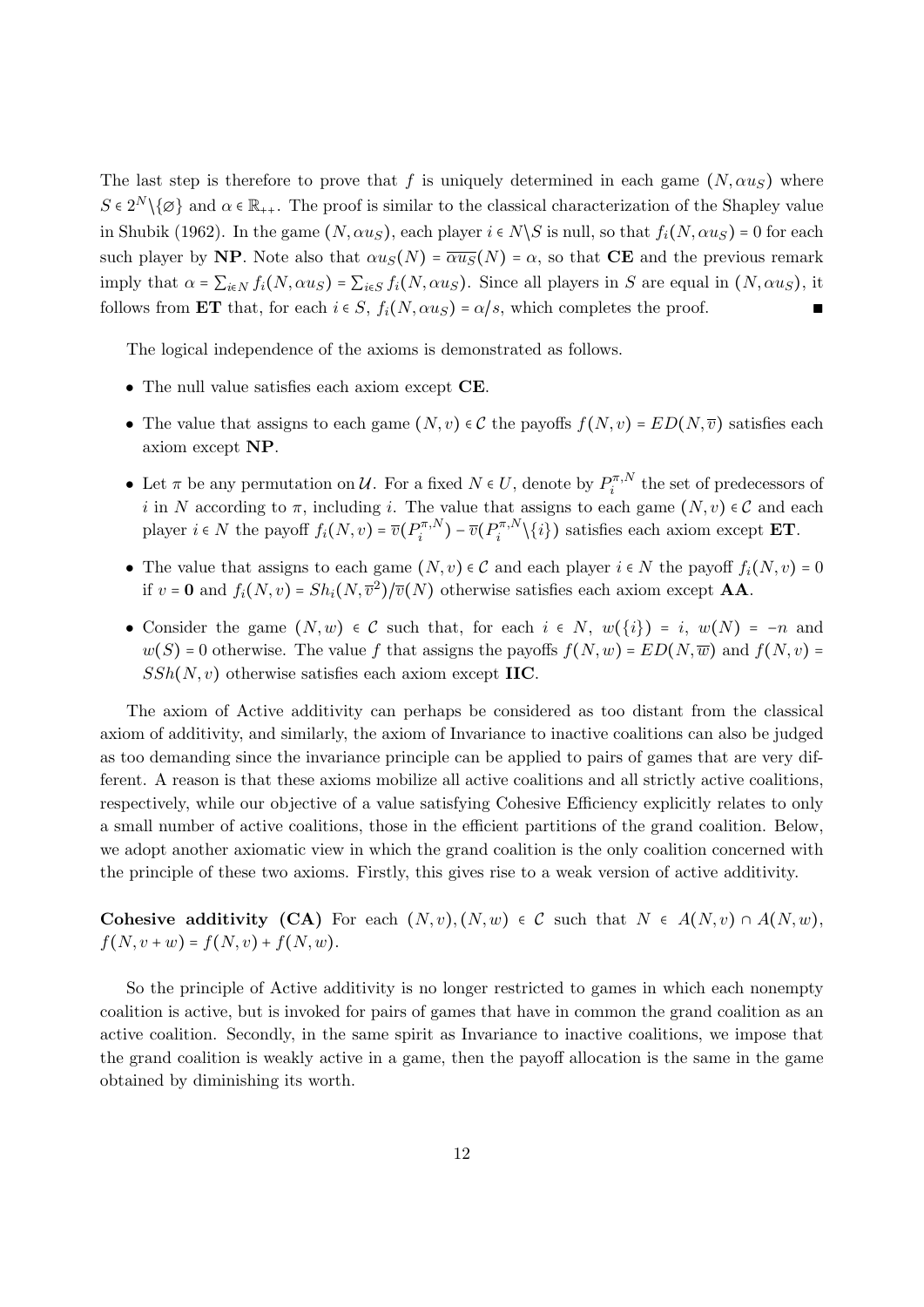Invariance to deactivating the grand coalition (IDGC) For each  $(N, v), (N, w) \in \mathcal{C}$  such that  $N ∈ A(N, v) \ A^*(N, v)$ , for each  $S ∈ 2^N \ \{N\}$ ,  $v(S) = w(S)$  and  $v(N) > w(N)$ ,  $f(N, v) = f(N, w)$ .

In the characterization below, we also invoke a weak version of Null player as an alternative of Null player used in Proposition 5. This axiom requires that a null player gets a zero payoff only if the game is cohesive.

Null player in a cohesive environment (NPCE). For each  $(N, v) \in \mathcal{C}$  such that  $N \in A(N, v)$ , if *i* ∈ *N* is a null player in  $(N, v)$ ,  $f_i(N, v) = 0$ .

Finally, in order to state the next result, for each game  $(N, v) \in \mathcal{C}$ , define its **efficient egalitarian extension**  $(N, \hat{v}) \in \mathcal{C}$  such that, for each  $S \in 2^N \setminus \{N\}$ ,  $\hat{v}(S) = v(S)$ , and  $\hat{v}(N) = \overline{v}(N)$ .

**Proposition 6.** There exists a unique value on  $\mathcal C$  that satisfies Cohesive efficiency, Equal treatment, Null player in a cohesive environment, Cohesive additivity and Invariance to deactivating the grand coalition. It is called the Efficient egalitarian Shapley value EESh defined, for each  $(N, v) \in \mathcal{C}$ , as  $EESh(N, v) = Sh(N, \hat{v})$ .

**Proof.** In order to show that  $EESh$  satisfies the five axioms on C, note that for each  $(N, v) \in \mathcal{C}$ and each  $i \in N$ , we have

$$
EESh_i(N, v) = Sh_i(N, v) + \frac{1}{n}(\overline{v}(N) - v(N)).
$$
\n(11)

From (11) and the fact that Sh satisfies **E** and **ET**, it is obvious that  $EESh$  satisfies **CE** and ET. Regarding NPCE, note that if  $N \in A(N, v)$ , then  $\overline{v}(N) = v(N)$  implies that  $EESh(N, v) =$  $Sh(N, v)$  by (11). So EESh satisfies **NPCE** since Sh satisfies **NP**. Next, pick any two games  $(N, v), (N, w) \in \mathcal{C}$  such that  $N \in A(N, v) \cap A(N, w)$ . Note that  $N \in A(N, v) \cap A(N, w)$  implies that  $N \in A(N, v + w)$ . So, the fraction in (11) vanishes in games  $(N, v)$ ,  $(N, w)$  and  $(N, v + w)$ , which means that EESh satisfies  $CA$  because Sh satisfies A. Finally, regarding IDGC, consider two games  $(N, v), (N, w) \in \mathcal{C}$  such that  $N \in A(N, v) \setminus A^*(N, v)$ , for each  $S \in 2^N \setminus \{N\}, v(S) = w(S)$  and  $v(N) > w(N)$ . Since  $N \in A(N, v) \backslash A^*(N, v)$ , this means that there exists  $P \in P(N) \backslash \{\{N\}\}\$  such that  $\overline{v}(N) = \sum_{T \in P} v(T) = v(N)$ . In turn, this yields that  $\overline{w}(N) = \sum_{T \in P} w(T)$  as well, and so that  $v(N) = \overline{w}(N)$ . Furthermore,  $N \in A(N, v)$  implies that  $EESh(N, v) = Sh(N, v)$ . These last two properties yield that

$$
EESh_i(N, w) = Sh_i(N, w) + \frac{1}{n}(\overline{w}(N) - w(N))
$$
  
= 
$$
\left( Sh_i(N, v) - \frac{1}{n}(v(N) - w(N)) \right) + \frac{1}{n}(\overline{w}(N) - w(N))
$$
  
= 
$$
Sh_i(N, v)
$$
  
= 
$$
EESh_i(N, v),
$$

as wanted.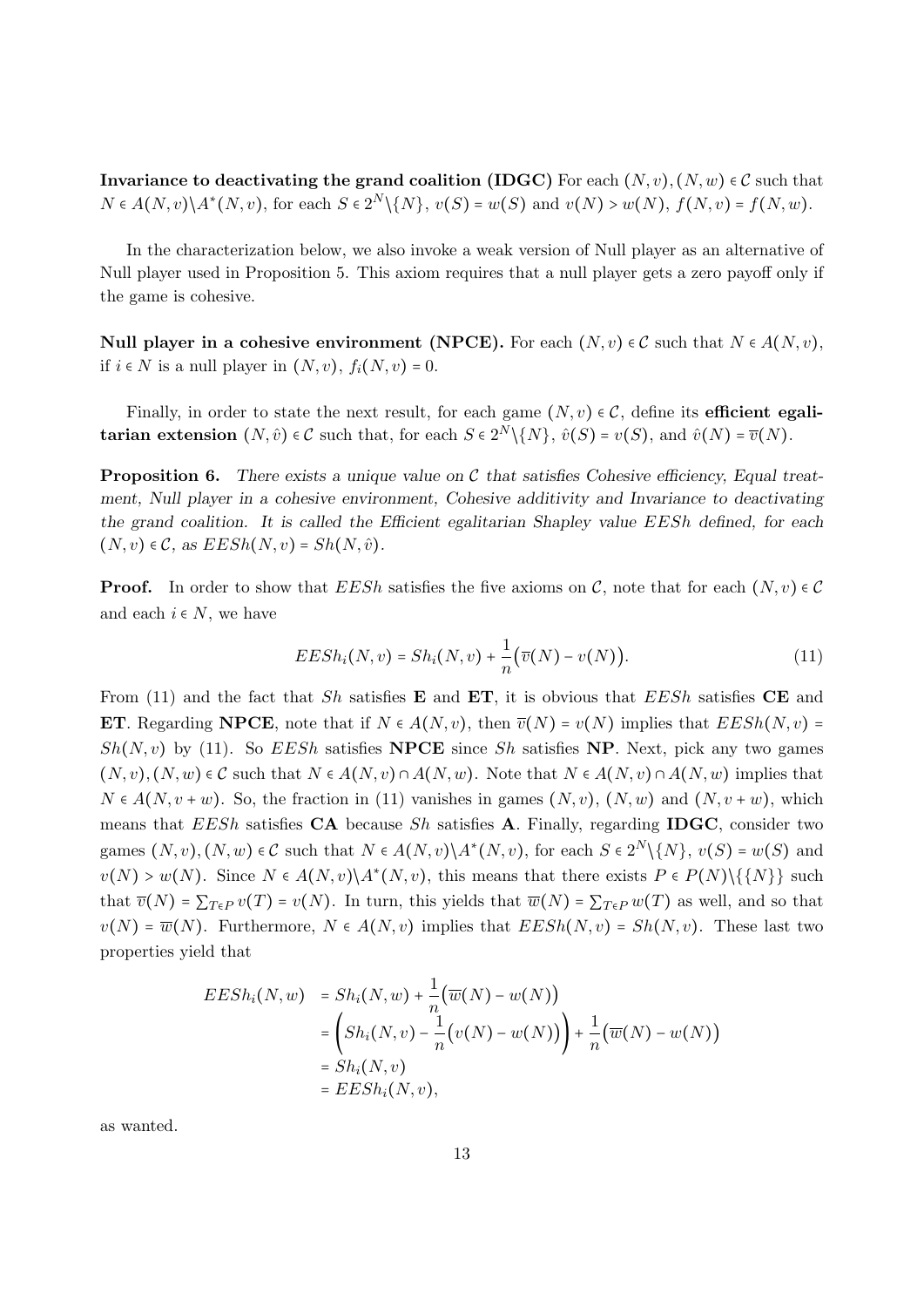For the uniqueness part, choose any  $(N, v) \in \mathcal{C}$ . We distinguish two cases. In the first case, assume that  $N \in A(N, v)$ . The proof uses the decomposition of v exploited in the proof of Proposition 5 because CA implies AA (except that we deal with v instead of  $\overline{v}$  as in Proposition 5). It is therefore sufficient to show f is uniquely determined in each game  $(N, \alpha u_S)$  where  $S \in 2^N \setminus \{ \emptyset \}$ and  $\alpha \in \mathbb{R}_{++}$ . In such a game, recall that **CE** reduces to **E** and note that **NPCE** can be applied since  $(N, \alpha u_s)$  is cohesive. Hence as in the proof of Proposition 5, we get from CE, NPCE and ET that  $f_i(N, \alpha u_S) = \alpha/s$  if  $i \in S$  and  $f_i(N, \alpha u_S) = 0$  if  $i \in N \setminus S$ . Using CA, we obtain, for each  $i \in (N, v),$ 

$$
f_i(N, v) = \sum_{S \in 2^N : \Delta_v(S) > 0} f(N, \Delta_v(S)u_S) - \sum_{S \in 2^N : \Delta_v(S) < 0} f(N, -\Delta_v(S)u_S)
$$

and so  $f$  is uniquely determined in  $(N, v)$ .

In the second case, assume that  $N \in 2^N \setminus A(N, v)$ . Consider the efficient egalitarian extension  $(N, \hat{v})$  of  $(N, v)$  as defined prior to the statement of Proposition 6. Since  $N \in 2^N \setminus A(N, v)$ , remark that  $N \in A(N, \hat{v}) \backslash A^*(N, \hat{v})$ . Moreover, for each  $S \in 2^N \backslash \{N\}$ ,  $\hat{v}(S) = v(S)$ , and  $\hat{v}(N) > v(N)$ . As a consequence, we can apply **IDGC** to games  $(N, \hat{v})$  and  $(N, v)$ :  $f(N, \hat{v}) = f(N, v)$ , and so  $f(N, v)$ is uniquely determined since  $f(N, \hat{v})$  is uniquely determined by the first case. This completes the  $\Box$  proof.

**Remark 1.** From (11), it is easy to figure out that among all values satisfying Cohesive efficiency, EESh is the unique value that minimizes the Euclidean distance to the Shapley value. In this sense, EESh can be considered as a very close variant of the Shapley value. This formulation of EESh has the same flavor as the Efficient Egalitarian Myerson value for TU-games enriched by a communication graph introduced in van den Brink et al. (2012) and further studied in Béal et al.  $(2015a).$ 

**Remark 2.** There is another natural reevaluation of the function v from which  $EESh$  can be define. In order to see this, consider the game  $(N, v^*)$  such that, for each  $S \in 2^N$ ,

$$
v^*(S) = v(S) + \frac{s}{n}(\overline{v}(N) - v(N)).
$$

Each coalition receives its worth plus a share of the surplus created by the efficient reorganization of the player set that is proportional to its size. Hence,  $v^*$  is the sum of v and a symmetric game, which implies that  $EESh(N, v) = Sh(N, v^*)$ .  $\Box$ ).

Note also that EESh violates the axiom of Null player. This means that the axiom of Null player in a cohesive environment cannot be replaced by Null player in Proposition 6. The logical independence of the axioms in Proposition 6 is demonstrated as follows.

- The null value satisfies each axiom except CE.
- The value that assigns to each game  $(N, v) \in \mathcal{C}$  the payoffs  $f(N, v) = ED(N, \overline{v})$  satisfies each axiom except NPCE.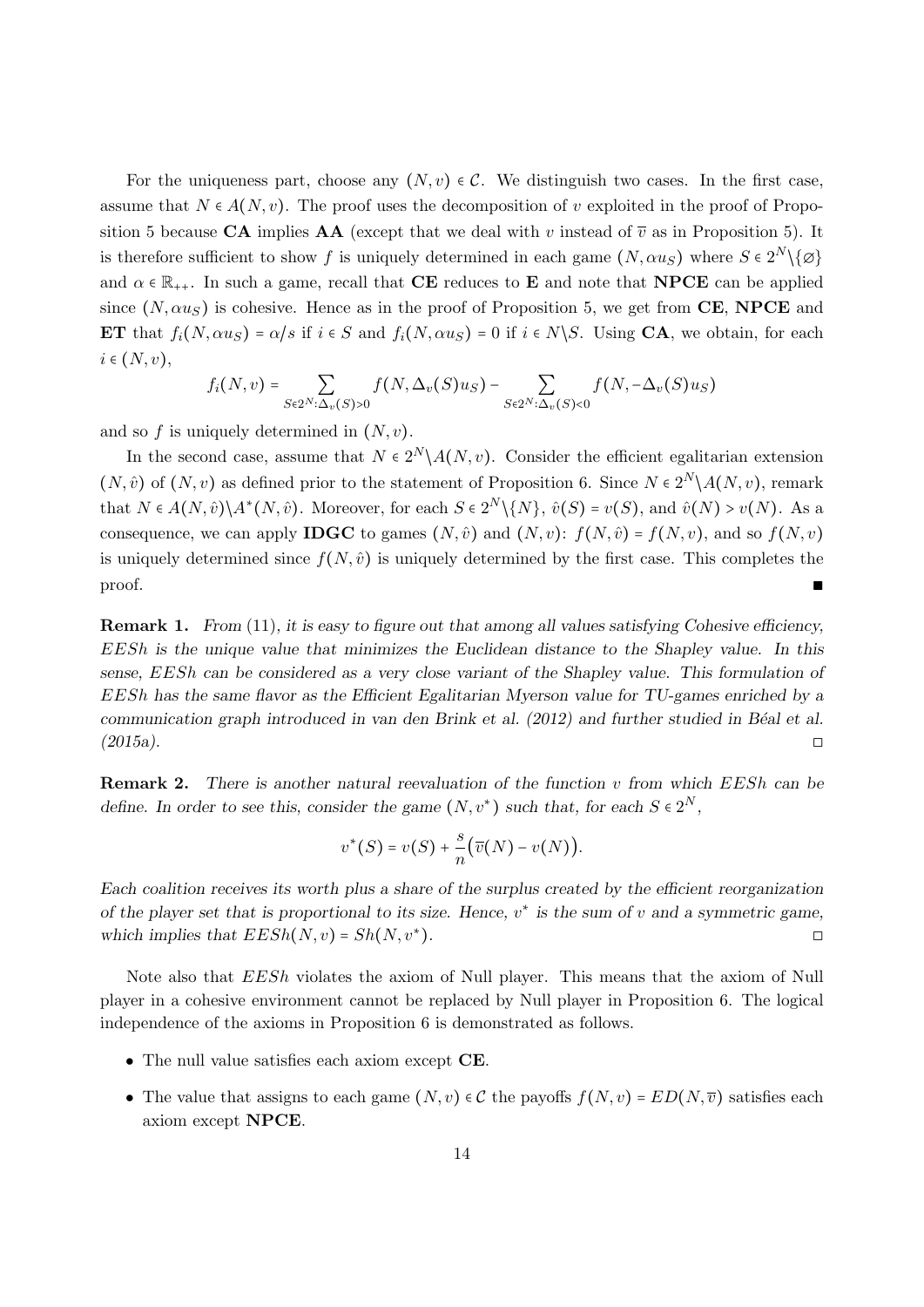- For each  $N \in U$ , let  $\pi$  be any permutation on N and denote by  $P_i^{\pi}$  the set of predecessors of i according to  $\pi$ , including i. The value that assigns to each game  $(N, v) \in \mathcal{C}$  and each player  $i \in N$  the payoff  $f_i(N, v) = \overline{v}(P_i^{\pi}) - \overline{v}(P_i^{\pi} \setminus \{i\})$  satisfies each axiom except **ET**.
- The value that assigns to each game  $(N, v) \in \mathcal{C}$  and each player  $i \in N$  the payoff  $f_i(N, v) = 0$ if  $v = \mathbf{0}$  and  $f_i(N, v) = Sh_i(N, \hat{v}^2)/\hat{v}(N)$  otherwise satisfies each axiom except **CA**.
- Consider the value that assigns to each game  $(N, v) \in \mathcal{C}$  and each player  $i \in N$  the payoff  $f_i(N, v) = Sh_i(N, v)$  if  $N \in A(N, v)$  and  $v(N) \neq 0$ , and  $f_i(N, v) = Sh_i(N, v) \times \overline{v}(N)/v(N)$ otherwise. This value satisfies each axiom except IDGC.

#### 7. Other allocation rules

#### 7.1. Equal surplus division

We define below the natural axiom of individual rationality, which has been widely invoked to characterize the core (see Peleg, 1989; Tadenuma, 1992; Voorneveld and van den Nouweland, 1998; Hwang and Sudhölter, 2001). This axiom rules out situations in which some player is paid less than her stand-alone worth.

**Individual rationality (IR)** For each  $(N, v) \in \mathcal{C}$  and each  $i \in N$ ,  $f_i(N, v) \geq v(\{i\})$ .

It is worth to note that this axiom is satisfied by the superadditive Shapley value but not by the efficient egalitarian Shapley value. It is also satisfied by a more egalitarian value as pointed out in the next result.

**Proposition 7.** There exists a unique value on C that satisfies Cohesive efficiency, Equal treatment, Individual rationality, Cohesive additivity and Invariance to deactivating the grand coalition. It is called the Efficient egalitarian equal surplus division EEESD defined, for each  $(N, v) \in \mathcal{C}$ , as  $EEESD(N, v) = ESD(N, \hat{v}).$ 

**Proof.** It is obvious that EEESD satisfies CE and ET. It also satisfies IR. In fact, for any  $(N, v) \in \mathcal{C}, \overline{v}(N) \geq \sum_{i \in N} v(\{i\}), \overline{v}(N) = \hat{v}(N)$  and, for each  $i \in N, v(\{i\}) = \hat{v}(\{i\})$  imply, for each  $i \in N$ , that

$$
EEESD_i(N, v) = v({i}) + \frac{1}{n} \left(\overline{v}(N) - \sum_{j \in N} v({j})\right) \geq v({i}).
$$

Next, EESD inherits CA from ESD since the latter value is linear. Finally, consider two games  $(N, v), (N, w) \in \mathcal{C}$  such that  $N \in A(N, v) \setminus A^*(N, v)$ , for each  $S \in 2^N \setminus \{N\}, v(S) = w(S)$  and  $v(N) > w(N)$ . Thus, there is  $P \in P(N) \setminus \{\{N\}\}\$  such that  $\overline{v}(N) = \sum_{T \in P} v(T) = v(N)$ . Since, for each  $S \in 2^N \setminus \{N\}$ ,  $v(S) = w(S)$  and  $v(N) > w(N)$ , we also get that  $\overline{w}(N) = \overline{v}(N)$ . Hence, for each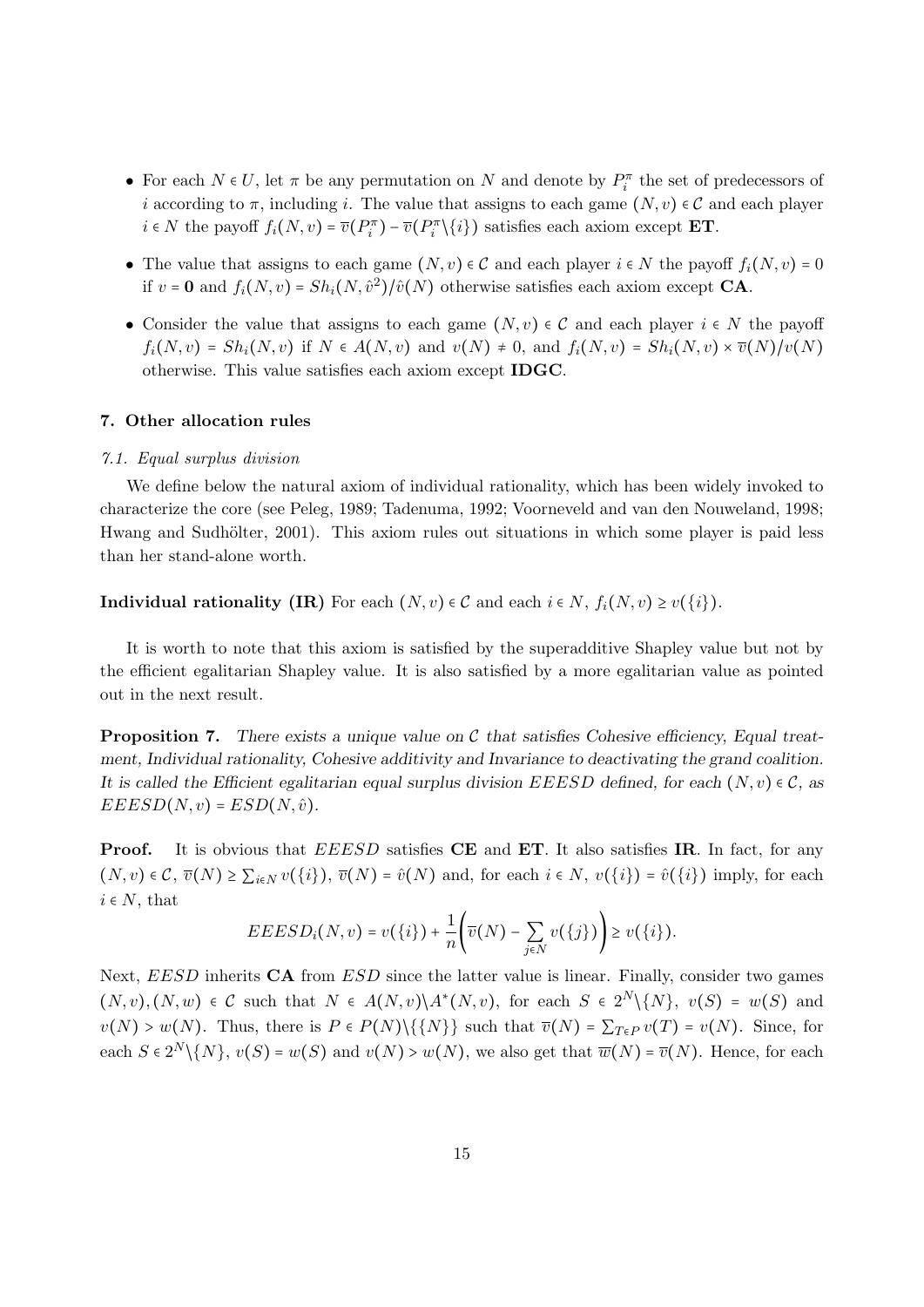$i \in N$ ,

$$
EEESD_i(N, v) = \hat{v}(\{i\}) + \frac{1}{n} \left( \hat{v}(N) - \sum_{j \in N} \hat{v}(\{j\}) \right)
$$
  

$$
= v(\{i\}) + \frac{1}{n} \left( \overline{v}(N) - \sum_{j \in N} v(\{j\}) \right)
$$
  

$$
= w(\{i\}) + \frac{1}{n} \left( \overline{w}(N) - \sum_{j \in N} w(\{j\}) \right)
$$
  

$$
= EESD_i(N, w),
$$

which proves that EEESD satisfies **IDGC**.

For the uniqueness part, consider any value  $f$  satisfying  $CE$ ,  $ET$ ,  $IR$ ,  $CA$  and  $IDGC$ . Choose any  $(N, v) \in \mathcal{C}$ . We distinguish two cases.

CASE 1. Assume that  $N \in A(N, v)$ . As a start, remark that the collection of games  $\{(N, u_N), (N, u_{\{i\}})_{i \in N}, (N, \mathbf{1}_S)_{S \in 2^N : 1 \leq s \leq n}\}$  forms a basis of  $\mathcal{C}_N$ . Furthermore, all these games are cohesive. So, there exist unique coefficients  $\alpha_v(S)$ ,  $S \in 2^N \setminus \{ \emptyset \}$ , such that, for any  $(N, v) \in C_N$ ,

$$
v = \sum_{i \in N} \alpha_v(\{i\}) u_{\{i\}} + \sum_{S \in 2^N : 1 < s < n} \alpha_v(S) \mathbf{1}_S^- + \alpha_v(N) u_N.
$$

Rearranging:

$$
v + \sum_{i \in N : \alpha_v(\{i\}) < 0} -\alpha_v(\{i\}) u_{\{i\}} + \sum_{S \in 2^N : 1 < s < n, \alpha_v(S) < 0} -\alpha_v(S) \mathbf{1}_S^- + q \times -\alpha_v(N) u_N
$$
\n
$$
= \sum_{i \in N : \alpha_v(\{i\}) > 0} \alpha_v(\{i\}) u_{\{i\}} + \sum_{S \in 2^N : 1 < s < n, \alpha_v(S) > 0} -\alpha_v(S) \mathbf{1}_S^- + (1 - q) \times \alpha_v(N) u_N,\tag{12}
$$

where  $q = 1$  if  $\alpha_v(N) < 0$  and  $q = 0$  if  $\alpha_v(N) \geq 0$ . The left part of (12) is a cohesive game as a linear combination of cohesive games with positive coefficients. The right part of (12) is a cohesive for the same reason. Therefore, from  $(12)$  and successive applications of  $CA$ , we obtain

$$
f(N, v) + \sum_{i \in N: \alpha_v(\{i\}) < 0} f(N, -\alpha_v(\{i\})u_{\{i\}}) + \sum_{S \in 2^N: 1 < s < n, \alpha_v(S) < 0} f(N, -\alpha_v(S)\mathbf{1}_S^-) + f(N, q \times -\alpha_v(N)u_N)
$$
\n
$$
= \sum_{i \in N: \alpha_v(\{i\}) > 0} f(N, \alpha_v(\{i\})u_{\{i\}}) + \sum_{S \in 2^N: 1 < s < n, \alpha_v(S) < 0} f(N, \alpha_v(S)\mathbf{1}_S^-) + f(N, (1 - q) \times \alpha_v(N)u_N).
$$

As a consequence, the uniqueness of  $f(N, v)$  can be shown by proving that, for any  $\alpha \in \mathbb{R}_{++}$ , for each  $i \in N$ ,  $f(N, \alpha u_{\{i\}})$  is uniquely determined, for each  $S \in 2^N$  such that  $1 < s < n$ ,  $f(N, \alpha \mathbf{1}_S^-)$  is uniquely determined and  $f(N, \alpha u_N)$  is uniquely determined. Firstly, consider the game  $(N, \alpha u_N)$ . We immediately get  $f_i(N, \alpha u_N) = \alpha/n$  by **CE** and **ET**. Secondly, consider the game  $(N, \alpha \mathbf{1}_S^-)$ , with  $1 < s < n$ . For each  $i \in N$ , it holds that  $\alpha \mathbf{1}_S^-(\{i\}) = 0$ , so that **IR** implies that  $f_i(N, \alpha \mathbf{1}_S^-(\{i\})) \ge 0$ . Moreover, since  $\overline{\alpha \mathbf{1}_{S}}(N) = 0$ , **CE** implies that  $\sum_{i \in N} f_i(N, \alpha \mathbf{1}_{S}^{-}(\{i\})) = 0$  and so, for each  $i \in N$ ,  $f_i(N, \alpha \mathbf{1}_{S}^{-}(\{i\})) = 0$ . Thirdly, consider the game  $(N, \alpha u_{\{i\}})$  for some  $i \in N$  and some  $\alpha \in \mathbb{R}_{++}$ . The latter game is additive, which implies that  $\overline{-\alpha u_{\{i\}}}(N) = -\alpha u_{\{i\}}(N) = \sum_{j \in N} -\alpha u_{\{i\}}(\{j\})$ . As a consequence, a combination of **IR** and **CE** yields that  $f_i(N, -\alpha u_{\{i\}}) = -\alpha u_{\{i\}}(\{i\}) = -\alpha$  and, for each  $j \in N\setminus\{i\}$ ,  $f_j(N, -\alpha u_{\{i\}}) = -\alpha u_{\{i\}}(\{j\}) = 0$ . We conclude that  $f(N, v)$  is uniquely determined.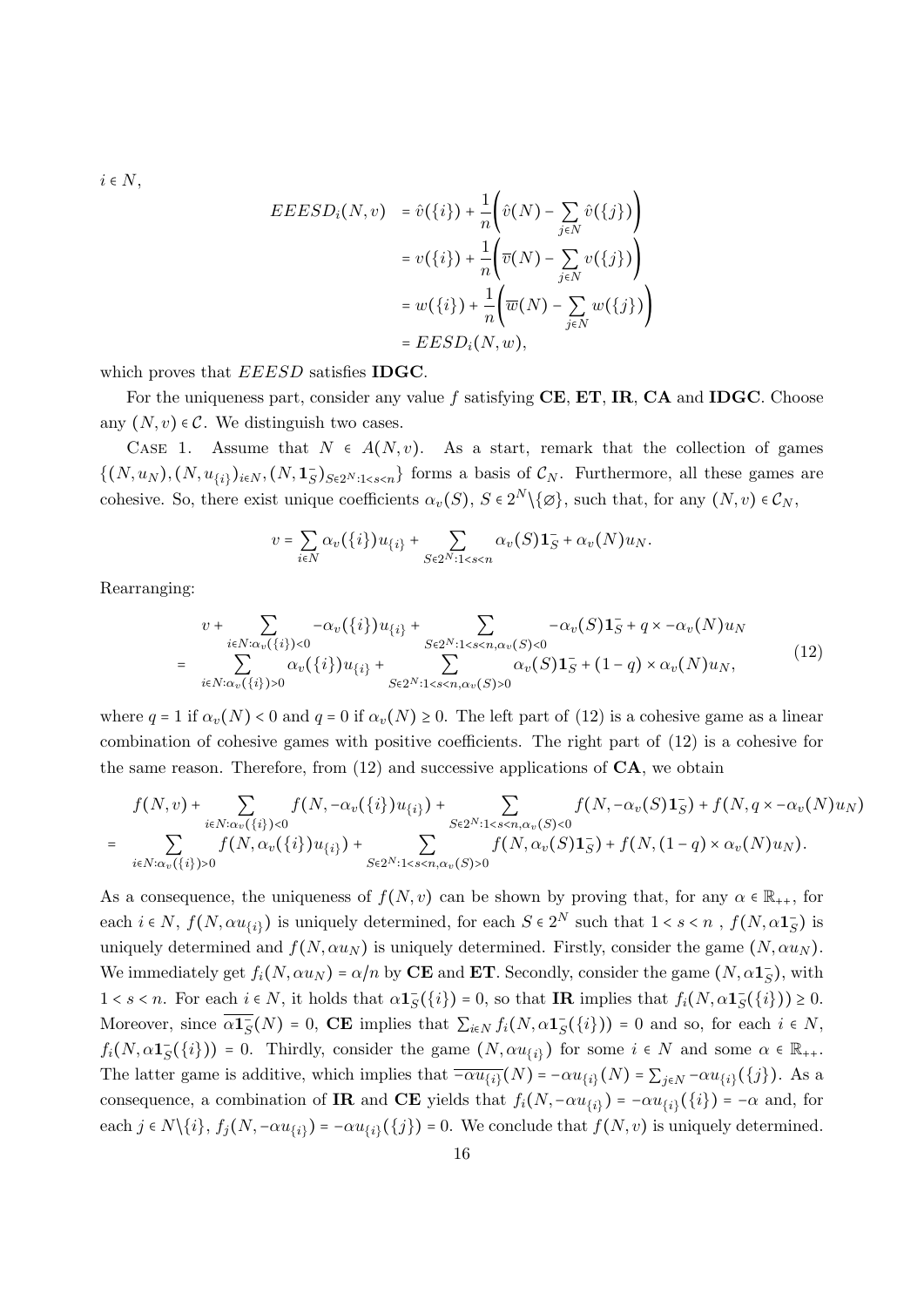CASE 2. Assume that  $N \notin A(N, v)$ . Then the proof of this part is identical to the end of the of of Proposition 6 and is omitted. proof of Proposition 6 and is omitted.

**Remark 3.** It should be noted that  $EEESD(N, v) = ESD(N, \overline{v})$  holds as well. It is also not difficult to figure out that dropping the axiom of Equal treatment yields a characterization of the following family of values: for each  $N \in U$ , there is some n-dimensional vector  $\lambda^N = (\lambda_i^N)_{i \in N}$ satisfying  $\lambda_i^N \in [0,1]$  for each  $i \in N$  and  $\sum_{i \in N} \lambda_i^N = 1$  such that, for each  $(N, v) \in C$  and each  $i \in N$ :

$$
f_i(N,v) = v(\lbrace i \rbrace) + \lambda_i^N \bigg( \overline{v}(N) - \sum_{j \in N} v(\lbrace j \rbrace) \bigg).
$$

Hence, the resulting values induce an exogenously weighted division of the surplus. Obviously, imposing Equal treatment leads, for each  $N \in U$  and each  $i \in N$ , to  $\lambda_i^N = 1/n$ . Such values are similar to the Weighted Surplus Division values studied in Béal et al. (2015b).  $\Box$ 

Another asymmetric example of the aforementioned family is provided below for the demonstration of the logical independence of the axioms in Proposition 7.

- The value that assigns to each game  $(N, v) \in \mathcal{C}$  and each player  $i \in N$  the payoff  $f_i(N, v) =$  $v(\{i\})$  satisfies each axiom except **CE**.
- The value that assigns to each game  $(N, v) \in \mathcal{C}$  and each player  $i \in N$  the payoff

$$
f_i(N, v) = v(\lbrace i \rbrace) + \frac{2i}{n(n+1)} \Biggl( \overline{v}(N) - \sum_{j \in N} v(\lbrace j \rbrace) \Biggr)
$$

satisfies each axiom except ET.

- The efficient egalitarian Shapley value  $EESH$  satisfies each axiom except IR.
- The superadditive Shapley value SSh satisfies each axiom except CA.
- For each  $N \in U$ , pick a game  $(N, w)$  such that  $w(\lbrace i \rbrace) = i$  for each  $i \in N$  and  $\overline{w}(N) > i$  $\sum_{i\in N} w(\{i\}) > w(N) > 0$ . Now, consider the value that assigns to each game  $(N, v) \in \mathcal{C}$  and each player  $i \in N$  the payoff

$$
f_i(N, w) = w(\lbrace i \rbrace) + \frac{w(\lbrace i \rbrace) + w(N)}{\sum_{j \in N} w(\lbrace j \rbrace) + nw(N)} \Big( \overline{w}(N) - \sum_{j \in N} w(\lbrace j \rbrace) \Big)
$$

and  $f_i(N, v) = EEESD_i(N, v)$  if  $(N, v) \neq (N, w)$ . This value satisfies each axiom except IDGC.

#### 7.2. Consensus values

For a given  $\lambda \in [0,1]$ , the  $\lambda$ -superadditive consensus value is the value  $SCV^{\lambda}$  on  $C_N$  defined as  $SCV^{\lambda} = \lambda SSh + (1 - \lambda) EEESD$ . Equivalently, for each  $(N, v) \in C_N$ ,  $SCV^{\lambda}(N, v) = CV^{\lambda}(N, \overline{v})$ . characterization of the family of superadditive consensus values can be obtained by mean of the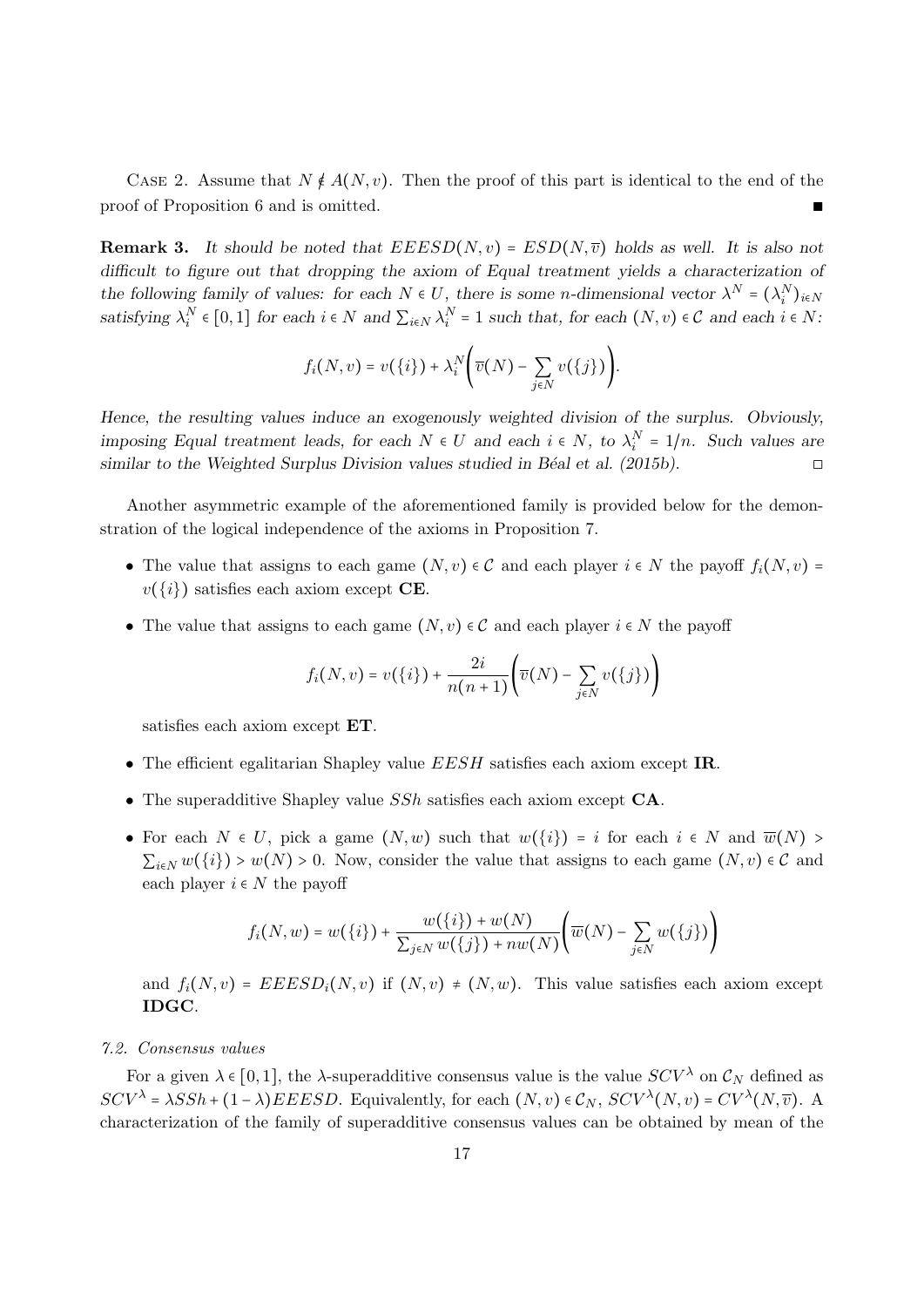well-known axiom of Desirability and an extra weak axiom.

**Desirability (D)** (Maschler and Peleg, 1966) For each  $(N, v) \in \mathcal{C}$  and each  $i, j \in N$  such that i is at least as desirable as j in  $(N, v)$ ,  $f_i(N, v) \ge f_j(N, v)$ .

Null player in a zero-normalized cohesive environment (NP0) For each zero-normalized games  $(N, v), (N, w) \in \mathcal{C}$  such that  $N \in A(N, v) \cap A(N, w)$  and  $v(N) = w(N)$ , if i is a null player in both  $(N, v)$  and  $(N, w)$ , then  $f_i(N, v) = f_i(N, w)$ .

This last axiom requires a null player obtains the same payoff in two zero-normalized cohesive games where the worth of the grand coalition is the same.

**Proposition 8.** For each  $N \in U$ , a value on  $\mathcal{C}_N$  satisfies Cohesive Efficiency, Active additivity, Invariance to inactive coalitions, Desirability, Individual rationality and Null player in a zeronormalized cohesive environment if and only it is a superadditive consensus value.

This result will use the fact that Active additivity can be be strengthened into Active Linearity in presence of Cohesive Efficiency and Desirability.

**Active linearity (AL)** For each  $(N, v), (N, w) \in \mathcal{C}$  such that  $A(N, v) = A(N, w) = 2^N \setminus \{\emptyset\}$  and each  $\alpha \in \mathbb{R}_+$ ,  $f(N, \alpha v + w) = \alpha f(N, v) + f(N, w)$ .

Condition  $\alpha \ge 0$  ensures that  $A(N, \alpha v+w) = 2^N \setminus \{\varnothing\}$ . The following Lemma is analog to Lemma 5 in Casajus and Huettner (2013).

**Lemma 2.** If a value f on  $\mathcal{C}_N$  satisfies Cohesive Efficiency, Active additivity and Desirability, then it satisfies Active Linearity.

Proof. Since AA implies homogeneity for rational scalars, it is enough to show that, for each  $(N, v) \in \mathcal{C}$  such that  $A(N, v) \in 2^N \setminus \{ \varnothing \}$  and each  $\alpha \in \mathbb{R}_+ \setminus \mathbb{Q}$ ,  $f(N, \alpha v) = \alpha f(N, v)$ . For such a game, using the decomposition (8) and  $AA$ , we shall only consider games of the form  $(N, \alpha u_T)$  for a nonempty  $T \in 2^N$ , and since the result is trivial when  $\alpha = 0$ , let us assume that  $\alpha > 0$ . The rational numbers being dense in the reals, there are sequences  $(\alpha_k^-)_{k\in\mathbb{N}}$  and  $(\alpha_k^+)_{k\in\mathbb{N}}$  in  $\mathbb{Q}\cap\mathbb{R}_+$  such that  $0 < \alpha_k^- \le \alpha \le \alpha_k^+$  for each  $k \in N$  and  $\lim_{k \to \infty} \alpha_k^- = \lim_{k \to \infty} \alpha_k^+ = \alpha$ . For each  $i \in T$ , it is clear that, for each  $j \in N \setminus \{i\}$  and each  $S \subseteq N \setminus \{i, j\}$ ,

$$
\alpha_k^- \big( u_T(S \cup \{i\}) - u_T(S \cup \{j\}) \big) \leq \alpha \big( u_T(S \cup \{i\}) - u_T(S \cup \{j\}) \big) \leq \alpha_k^+ \big( u_T(S \cup \{i\}) - u_T(S \cup \{j\}) \big).
$$

As a consequence, for each  $k \in N$ ,

$$
f_i(N, \alpha u_T) - f_j(N, \alpha u_T)
$$
  
= 
$$
f_i(N, \alpha_k^- u_T + (\alpha - \alpha_k^-)u_T) - f_j(N, \alpha_k^- u_T + (\alpha - \alpha_k^-)u_T)
$$
  
= 
$$
f_i(N, \alpha_k^- u_T) - f_j(N, \alpha_k^- u_T) + f_i(N, (\alpha - \alpha_k^-)u_T) - f_j(N, (\alpha - \alpha_k^-)u_T)
$$
  

$$
\geq f_i(N, \alpha_k^- u_T) - f_j(N, \alpha_k^- u_T),
$$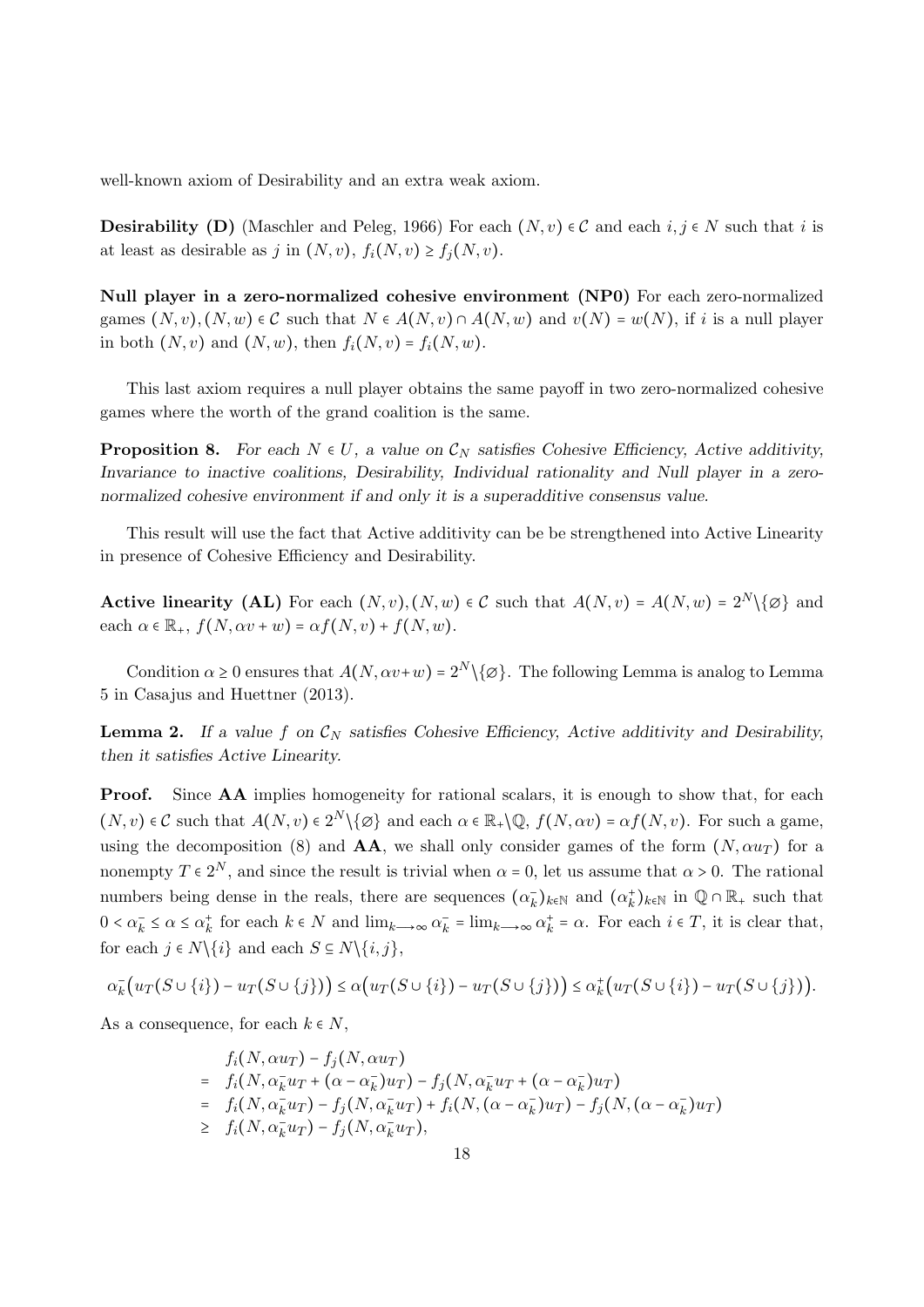where the second equality comes from **AA** and the fact that  $\alpha - \alpha_k^+ \geq 0$ , and the inequality comes from **D**. Proceeding in the same fashion, we also obtain that  $f_i(N, \alpha u_T) - f_j(N, \alpha u_T) \leq$  $f_i(N, \alpha_k^+ u_T) - f_j(N, \alpha_k^+ u_T)$ . Combining these inequalities and using the fact that **AA** implies homogeneity for rational scalars, we get

$$
\alpha_k^- (f_i(N, u_T) - f_j(N, u_T)) \le f_i(N, \alpha u_T) - f_j(N, \alpha u_T) \le \alpha_k^+ (f_i(N, u_T) - f_j(N, u_T)).
$$

Taking the limit and by assumption, we thus have

$$
f_i(N, \alpha u_T) - f_j(N, \alpha u_T) = \alpha(f_i(N, u_T) - f_j(N, u_T)).
$$

Summing over  $j \in N$  yields

$$
nf_i(N, \alpha u_T) - \sum_{j \in N} f_i(N, \alpha u_T) = n \alpha f_i(N, u_T) - \alpha \sum_{j \in N} f_i(N, u_T).
$$

Using CE, we conclude that  $f_i(N, \alpha u_T) = \alpha f_i(N, u_T)$ .

Now, we can prove Proposition 8.

**Proof.** (Proposition 8) Fix any  $N \in U$ . For any  $\lambda \in [0,1]$ ,  $SCV^{\lambda}$  satisfies CE, AA, IIC and D from Propositions 5 and 7 and Lemma 1. It satisfies IR by definition of the superadditive Shapley value and Proposition 7. Regarding **NP0**, consider two zero-normalized games  $(N, v), (N, w) \in \mathcal{C}$ such that  $N \in A(N, v) \cap A(N, w)$  and  $v(N) = w(N)$  and a player i who is null in both  $(N, v)$  and  $(N, w)$ . By Lemma 1, i is also null in  $(N, \overline{v})$  so that  $SSh_i(N, v) = 0$ . Hence, for each  $\lambda \in [0, 1]$ ,  $SCV_i^{\lambda}(N, v) = (1 - \lambda)ESD(N, \overline{v})$  (recall that  $EEESD(N, v)$  is equal to  $ESD(N, \overline{v})$ ). Since  $(N, v)$ is zero-normalized, so is  $(N, \overline{v})$ , which implies that  $ESD(N, \overline{v}) = ED(N, \overline{v}) = \overline{v}(N)/n$ . Moreover,  $N \in A(N, v)$  implies that  $\overline{v}(N) = v(N)$ . All in all, we get  $SCV_i^{\lambda}(N, v) = (1 - \lambda)v(N)/n$ , and because  $v(N) = w(N)$ , we can conclude that  $SCV_i^{\lambda}(N, v) = SCV_i^{\lambda}(N, w)$ .

For the uniqueness part, consider a value f satisfying the six axioms. By Lemma 2, f satisfies AL. As in the proof of proposition 5, IIC implies that  $f(N, v) = f(N, \overline{v})$  and we can use the decomposition (8) and **AL**. Therefore, it is enough to show that, for each nonempty  $S \in 2^N$ ,  $f(N, u_S)$  is a  $\lambda$ -superadditive consensus value for some fixed  $\lambda \in [0, 1]$ . Pick such a game  $(N, u_S)$ . If  $S = N$ , then  $f_i(N, u_N) = 1/n$  for each  $i \in N$  by **D** and **CE**. If  $S = \{j\}$  for some  $j \in N$ , then IR implies that  $f_i(N, u_{\{j\}}) \geq 0$  and  $f_j(N, u_{\{j\}}) \geq 1$ . Hence, CE forces  $f_i(N, u_{\{j\}}) = 0$  and  $f_j(N, u_{\{j\}}) = 1$ . In these first two cases, the resulting payoff allocation corresponds to any convex combination between the Shapley value and the Equal Surplus division value since these values coincide in symmetric and additive games. Let us deal with the more general case where  $(N, u<sub>S</sub>)$ is such that  $1 \leq s \leq n$ . Since the players in S are equal and the players in  $N\backslash S$  are equal, **D** implies that there are real numbers  $a_S$  and  $b_S$  such that, for each  $i \in S$ ,  $f_i(N, u_S) = a_S$  and, for each  $j \in N \setminus S$ ,  $f_j(N, u_S) = b_S$ . Using **CE**, we obtain that  $b_S = (1 - sa_S)/(n - s)$ . Now, define

$$
\lambda_S = \frac{s(na_S - 1)}{n - s}
$$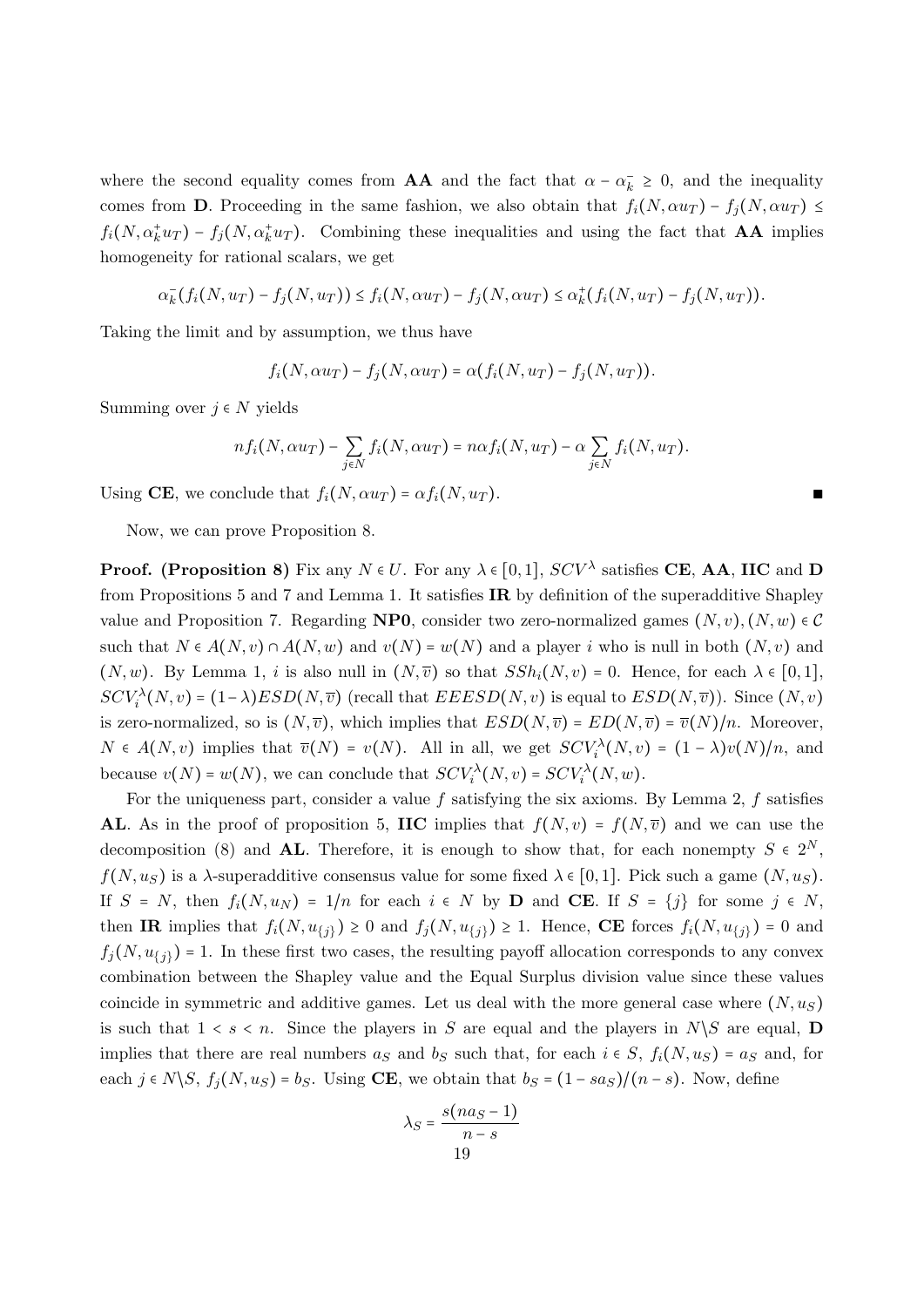and observe that  $f(N, u_S) = \lambda_S Sh(N, u_S) + (1 - \lambda_S) ESD(N, u_S)$ . Remark also that  $(N, u_S)$  is zero-normalized whenever  $s > 1$  and that a player j is null in two games  $(N, u<sub>S</sub>)$  and  $(N, u<sub>T</sub>)$  if  $j \in N \setminus (S \cup T)$  (which forces that S and T different from N). An application of **NP0** yields, for each  $S, T$  such that  $s, t \in \{2, ..., n-1\}$  and  $j \in N \setminus (S \cup T)$ , that  $f_j(N, u_S) = f_j(N, u_T)$ . Since  $Sh<sub>j</sub>(N, u<sub>S</sub>) = Sh<sub>j</sub>(N, u<sub>T</sub>) = 0$ , conclude that  $\lambda_S = \lambda_T$ . Repeating this step, we get, for each S, T such that  $s, t \in \{2, ..., n-1\}$ , that  $\lambda_s = \lambda_T$ . Denote by  $\lambda$  this quantity. All in all, we have proved that  $f(N, u_S) = SCV^{\lambda}(N, u_S)$  for some  $\lambda \in \mathbb{R}$  (including the cases where  $s = 1$  and  $s = n$ ). It remains to show that  $\lambda \in [0,1]$ . So consider any game  $(N, u<sub>S</sub>), 1 < s < n$ , any  $i \in S$  and any  $j \in N \setminus S$ . Then  $f_i(N, u_S) = SCV_i^{\lambda}(N, u_S) = \lambda/s + (1 - \lambda)/n$  if  $i \in S$  and  $f_j(N, u_S) = SCV_j^{\lambda}(N, u_S) = \lambda/s + (1 - \lambda)/n$ if  $j \in N \backslash S$ . Firstly, D implies that  $f_i(N, u_S) \ge f_j(N, u_S)$ , which is equivalent to  $\lambda \ge 0$ . Secondly, IR implies that  $f_i(N, u<sub>S</sub>) \ge 0$ , which is equivalent to  $\lambda \le 1$  and completes the proof.

The axioms in Proposition 7 are logically independent as demonstrated below.

- The value f that assigns to each game  $(N, v) \in \mathcal{C}$  and each player  $i \in N$  the payoff  $f_i(N, v) =$  $v(\{i\})$  satisfies each axiom except **CE**.
- Consider the game  $(N, w)$  such that  $w({i}) = i$  for each  $i \in N$ ,  $w(N) = n^2$  and  $w(S) = 0$ otherwise. Note that this game is cohesive but neither superadditive nor symmetric. Now, construct the value f which assigns the payoff  $f(N, w) = ED(N, w)$  and  $f(N, v) = SCV^{\lambda}$  for each  $(N, v) \in \mathcal{C} \setminus \{(N, w)\}\$ for some  $\lambda \in [0, 1]$ . This value satisfies each axiom except IIC.
- Consider a vector or real numbers  $(a_s)_{s \in \{1,\dots,n\}}$  such that  $a_1 = a_n = 1$ ,  $a_s \ge 0$  for each  $s \in \{2,\dots,n\}$  $\{2,\ldots,n-1\}$  and  $a_s \neq a_t$  for some  $s,t \in \{2,\ldots,n-1\}$ . Now, construct the value f that assigns to each game  $(N, v) \in \mathcal{C}$  the payoffs  $f(N, v) = SSh(N, av)$ , where, for each nonempty  $S \in 2^N$ ,  $av(S) = a_s v(S)$ . This value satisfies each axiom except **NP0**.
- Any value  $SCV^{\lambda}$  such that  $\lambda < 0$  satisfies each axiom except **D**.
- The value that assigns to each game  $(N, v) \in \mathcal{C}$  the payoffs  $f(N, v) = ED(N, \overline{v})$  satisfies each axiom except IR.
- Consider any superadditive game  $(N, w)$  such that  $w(N)/n \geq w(\{i\})$  for each  $i \in N$ . Now, construct the value f that assigns the payoffs  $f(N, w) = ED(N, w)$  and  $f(N, v) = SCV^{\lambda}$  for each  $(N, v) \in \mathcal{C} \setminus \{(N, w)\}\$  for some  $\lambda \in [0, 1]$ . This value satisfies each axiom except **AA**.

#### 7.3. Equal allocation of nonseparable costs

B<sup> $\acute{e}$ al et al. (2016) demonstrate that the equal allocation of nonseparable costs is the unique</sup> value on  $\mathcal C$  satisfying Efficiency and the following axiom of Balanced collective contributions.

**Balanced collective contributions (BCC)** (Béal et al., 2016) For each  $(N, v) \in \mathcal{C}$ , each  $i, j \in N$ ,

$$
\frac{1}{n-1}\sum_{k\in N\setminus\{i\}}\big(f_k(N,v)-f_k(N\setminus\{i\},v)\big)=\frac{1}{n-1}\sum_{k\in N\setminus\{j\}}\big(f_k(N,v)-f_k(N\setminus\{j\},v)\big).
$$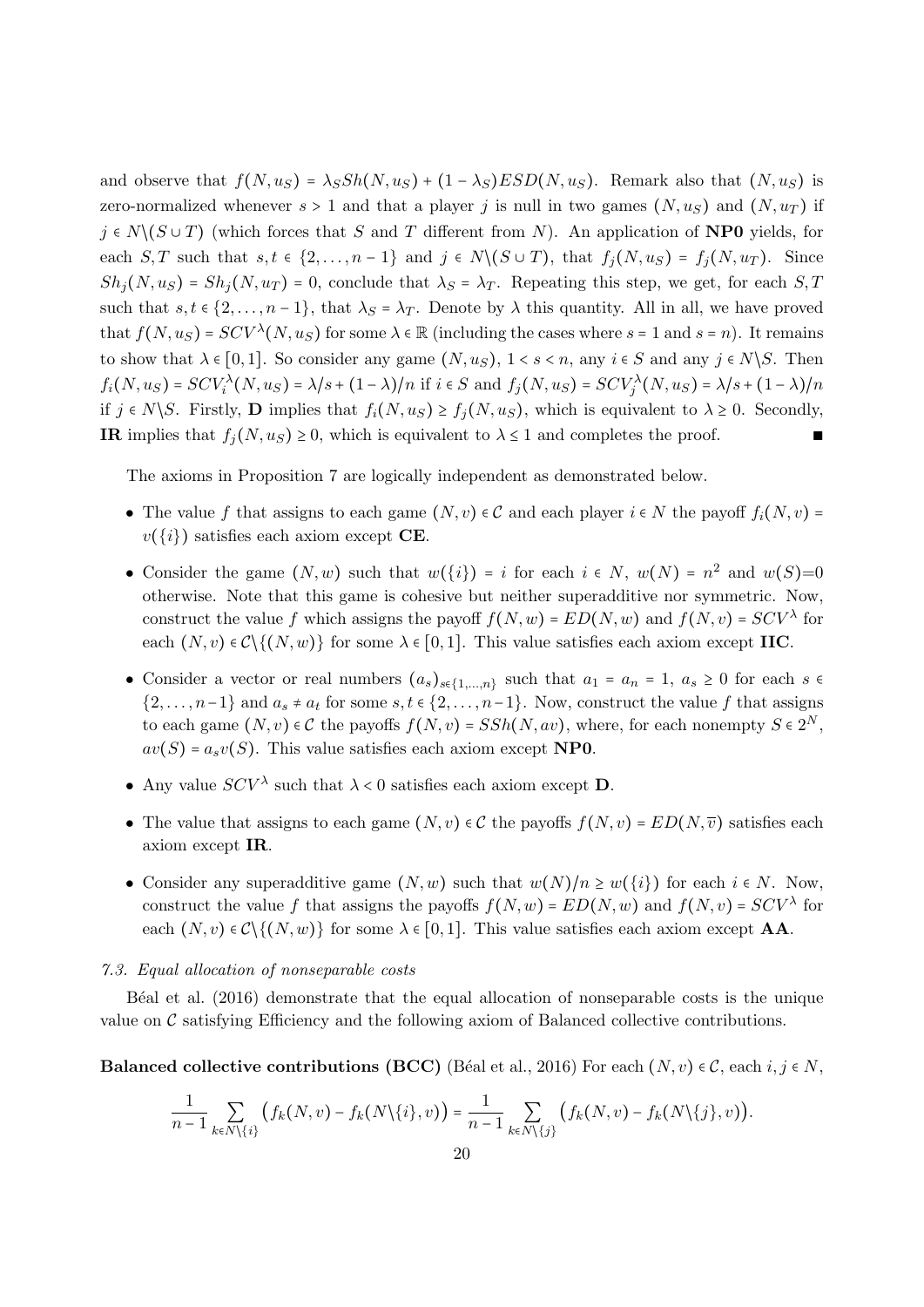By the same arguments as those in the proof of Proposition 1, it is easy to prove the next result.

**Proposition 9.** There exists a unique value on  $\mathcal C$  that satisfies Cohesive efficiency and Balanced collective contributions. It is the superadditive equal allocation of nonseparable costs  $SEANC$ , that assigns to each game  $(N, v) \in \mathcal{C}$  the payoffs  $SEANC(N, v) = EANC(N, \overline{v}).$ 

#### References

- Arnold, T., Schwalbe, U., 2002. Dynamic coalition formation and the core. Journal of Economic Behavior & Organization 49, 363–380.
- Aumann, R.J., Dreze, J.H., 1974. Cooperative games with coalition structures. International Journal of Game Theory 3, 217–237.
- B´eal, S., Casajus, A., Huettner, F., 2015a. Efficient extensions of the Myerson value. Social Choice and Welfare 45, 819–827.
- B´eal, S., Deschamps, M., Solal, P., 2016. Comparable axiomatizations of two allocation rules for cooperative games with transferable utility and their subclass of data games. Journal of Public Economic Theory 18, 992–1004.
- Béal, S., Rémila, E., Solal, P., 2015b. Preserving or removing special players: what keeps your payoff unchanged in TU-games? Mathematical Social Sciences 73, 23–31.
- Casajus, A., Huettner, F., 2013. Null players, solidarity, and the egalitarian Shapley values. Journal of Mathematical Economics 49, 58–61.
- Casajus, A., Tutic, A., 2007. On the partitional core. Mimeo.
- Driessen, T.S.H., Funaki, Y., 1991. Coincidence of and collinearity between game theoretic solutions. OR Spektrum 13, 15–30.
- Fragnelli, V., Garcia-Jurado, I., Méndez-Naya, L., 2000. On shortest path games. Mathematical Methods of Operations Research 52, 251–264.
- Harsanyi, J.C., 1959. A bargaining model for cooperative n-person games, in: Tucker, A.W., Luce, R.D. (Eds.), Contributions to the Theory of Games IV. Princeton University Press, pp. 325–355.
- Hart, S., Kurz, M., 1983. Endogenous formation of coalitions. Econometrica 51, 1047–1064.
- Hart, S., Mas-Colell, A., 1989. Potential, value, and consistency. Econometrica 57, 589–614.
- Hwang, Y.A., Sudhölter, P., 2001. Axiomatizations of the core on the universal domain and other natural domains. International Journal of Game Theory 29, 597–623.
- Ju, Y., Borm, P., Ruys, P., 2007. The consensus value: A new solution concept for cooperative games. Social Choice and Welfare 28, 685–703.
- Maschler, M., Peleg, B., 1966. A characterization, existence proof and dimension bounds for the kernel of a game. Pacific Journal of Mathematics 18, 289–328.
- Moulin, H., 1985. The separability axiom and equal sharing method. Journal of Economic Theory 36, 120–148.
- Moulin, H., 1992. An application of the Shapley value to fair division with money. Econometrica 60, 1331–1349.
- Myerson, R.B., 1980. Conference structures and fair allocation rules. International Journal of Game Theory 9, 169–182.
- Peleg, B., 1989. An axiomatization of the core of market games. Mathematics of Operations Research 14, 448–456.
- Pérez-Castrillo, D., Wettstein, D., 2001. Bidding for the surplus: a non-cooperative approach to the Shapley value. Journal of Economic Theory 100, 274–294.
- Shapley, L.S., 1953. A value for n-person games, in: Contribution to the Theory of Games vol. II (H.W. Kuhn and A.W. Tucker eds). Annals of Mathematics Studies 28. Princeton University Press, Princeton.
- Shubik, M., 1962. Incentives, decentralized control, the assignment of joint costs and internal pricing. Management Science 8, 325–343.
- Tadenuma, K., 1992. Reduced games, consistency, and the core. International Journal of Game Theory 20, 325–334.
- van den Brink, R., Katsev, I., van der Laan, G., 2011. Axiomatizations of two types of Shapley values for games on union closed systems. Economic Theory 47, 175–188.